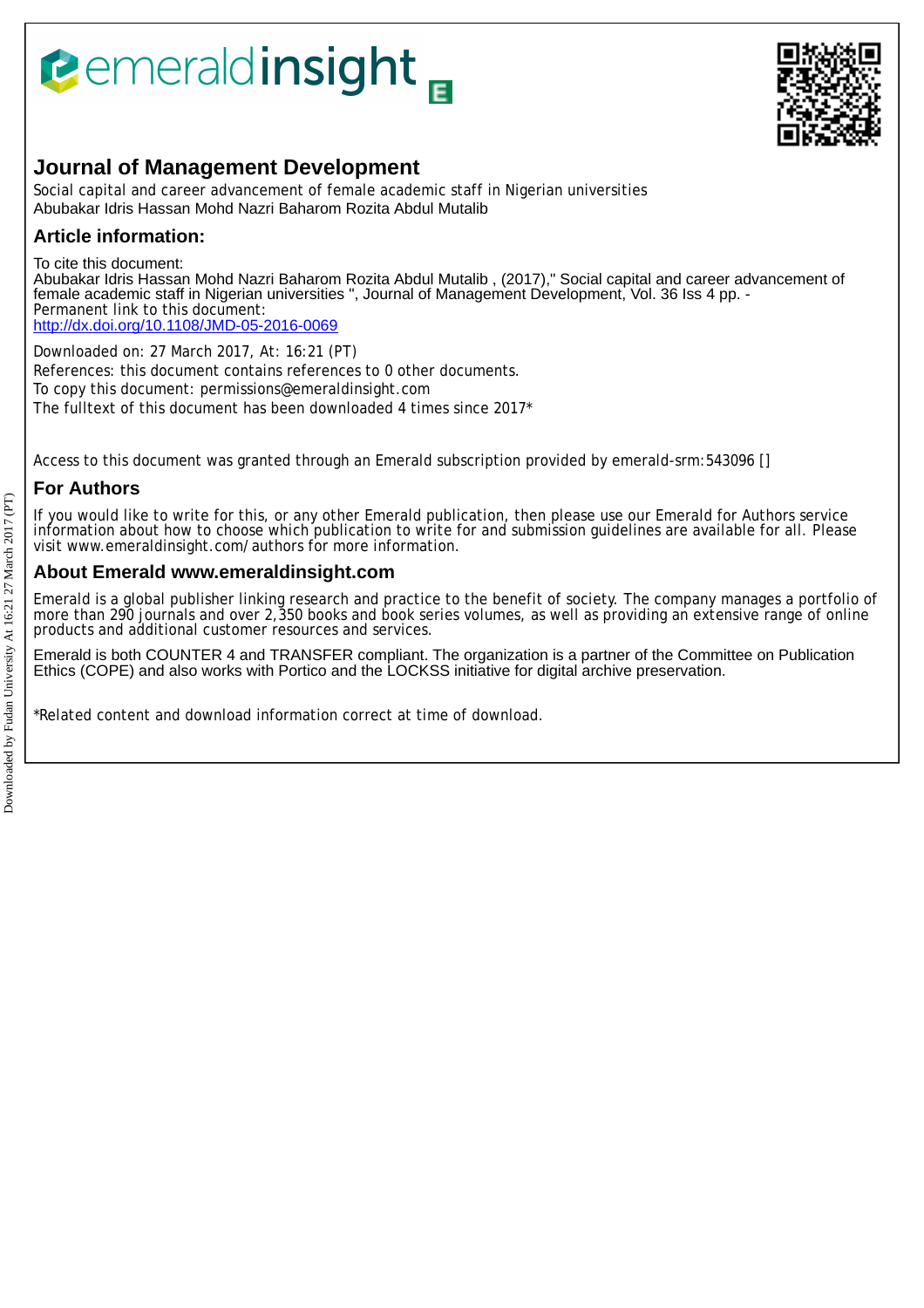## **Social capital and career advancement of female academic staff in Nigerian universities**

## **Abstract**

**Purpose** – This study aims to examine the social capital factors of career advancement of female academic staff in Nigerian universities.

**Design/methodology/approach** – A measurement and structural analysis were conducted for the three independent variables and a dependent variable on 20 public universities. Data were collected using a structured self-administered questionnaire. The dependent variable was female academic staff career advancement, and the independent variables were mentoring, networking and government machinery support. In line with stratified random sampling, 532 female academic staff were selected as the study respondents. They represented sampling criteria such as federal and state universities.

**Findings** – Structural modeling analysis showed that social capital variables, specifically; mentoring, networking and government machinery variables were significant contributors to the career advancement of the female academic staff in Nigerian universities.

**Practical implications** – This study creates an insight into the knowledge of career advancement among female academic staff in public universities. These institutions dominate the university system in Nigeria and serve as the primary avenue for university education in the country. At the level of higher institution, HRD is significant, particularly in creating awareness among academic staff about their career planning and aspirations, the role of their perceive environmental factors play in their advancement to higher positions in the university and how they should utilize those factors for further status in their career.

**Originality/value** – The paper examines social capital factors (limited to mentoring, networking and government machinery support) that are of concern to managing the career advancement of female academic staff in public universities.

**Keywords**: Career advancement, Female academic staff, Government machinery, Mentoring, Networking, Nigerian universities

© Emerald Group Publishing Limited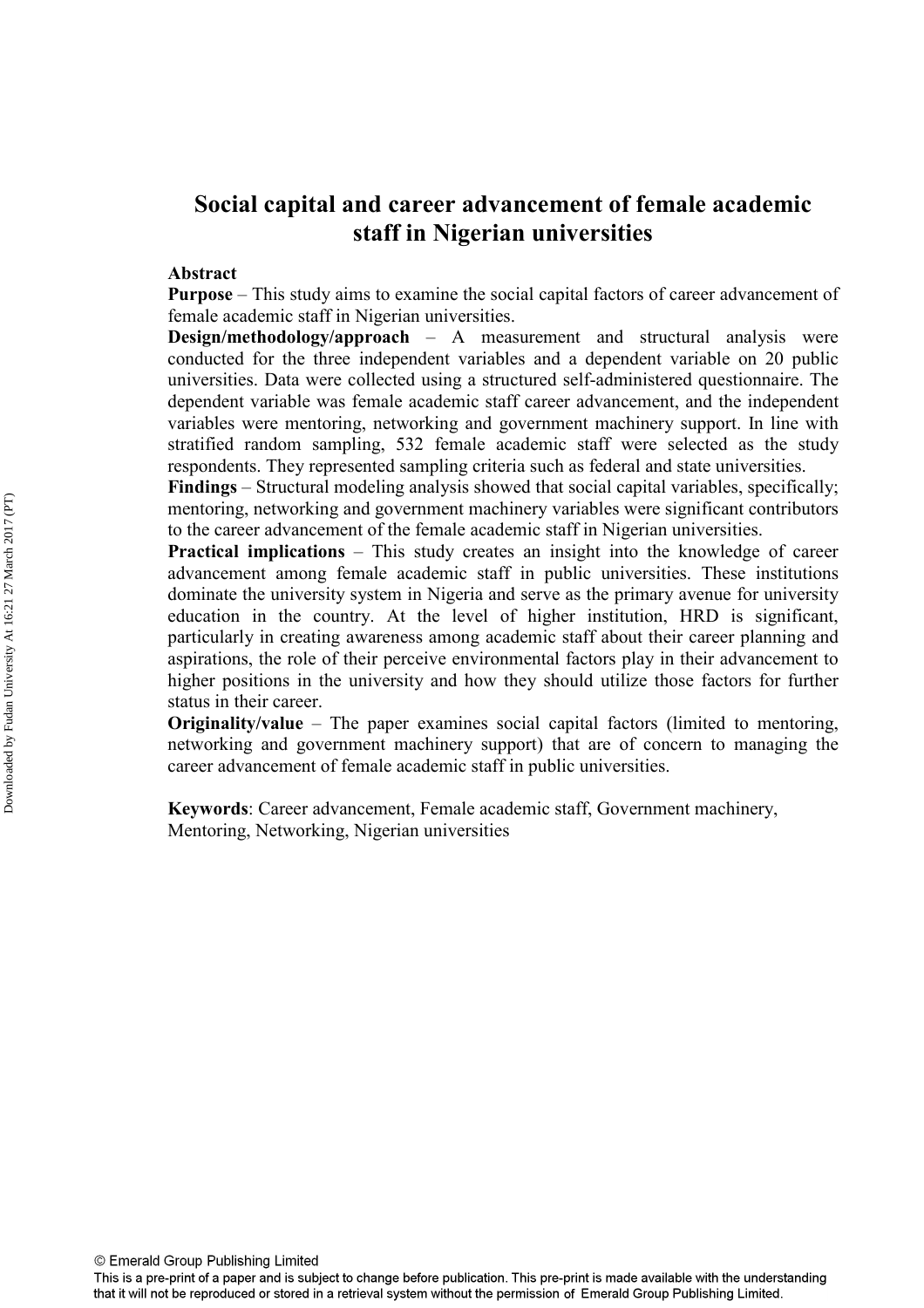## **Introduction**

In this contemporary world, human resources are considered most valuable assets for any organization (Snell, Morris & Bohlander, 2015; Mahoney & Kor, 2015). Thus, institutions must accept to utilize their worker's diversity and career advancement processes and practices. Such strategies are even more important in the higher education sector because of the roles that universities play in supporting socioeconomic and political development. However, such process, strategies, and practice are questionable and were challenged in the higher education sector of many nations including Europe and Africa. In several cases, entrance and development of workers into formal organizations are imbalanced and lopsided for men over female.

In Nigeria, there is a low percentage of representation of female academic staff in the higher institutions of learning and a poor representation of women in the more senior positions as management staff and principal officers in the Universities (Yusuff, 2014). For instance, the "needs assessment of Nigerian education sector" show that there is only 6376 (17%) female academic staff out of the total number of 37,504 in the universities. While in the polytechnic, there are 915 (16%) female out 4721 polytechnic lecturers and in the colleges of education, only 3688 (24%) female out of 11656 total female academic staff (International Organization for Migration, [IOM], 2014). More so, the academicians employed in those institutions are lacking promotion to the higher cadre of the career (Duyilemi, 2007; Hassan, Baharom & AbdulMutalib, 2016; Olabisi, 2014; Yusuff, 2014). Nonetheless, teaching is one of the suitable professions of female gender because of their nurturing, modest and compassion (Hofstede, 2011) and hence, the female will be better off in providing higher productivity in the advanced institutions of learning if given opportunity, particularly in the more top positions.

At the beginning of career studies, the emphasis was on how women got entry and accepted in an organization; now it's how they can grow to become leaders in their field of endeavors (Burke, 2006; McElroy & Weng, 2016). Therefore, to achieve the development of female into a higher position in their career, Lin and Huang (2005) argued that social capital factor serves as a mechanism for achieving career advancement. Metz (2001) further buttressed that social capital is a viable tool for career advancement at the higher level. Therefore, social capital stimulates career advancement through mentoring, networking and government machinery or support (Gbereubie, Osibanjo, Adeyini & Oludayo, 2014; Patwardhan, Mayya & Joshi, 2015). These scholars submitted that the utilization of these social capital factors will stimulate the potentials and subsequently lead to female career advancement. Social capital is the ability of workers to secure benefits by membership in social structures. These social structures promote valuable relationships between and among individuals and extend further to the position an individual occupies in the organization. Therefore, this study aims to examine the social capital factors of career advancement in the Nigerian universities.

## **Literature reviews and hypotheses**

In relations to social capital theory and the framework of this study, related and previous relevant studies were reviewed on mentoring, networking and government machinery.

#### **Mentoring**

Preceding studies on career advancement revealed that mentoring is an important variable in explaining female career advancement. Jones and Brown (2011) and Kalpazidou

This is a pre-print of a paper and is subject to change before publication. This pre-print is made available with the understanding that it will not be reproduced or stored in a retrieval system without the permission of Emerald Group Publishing Limited.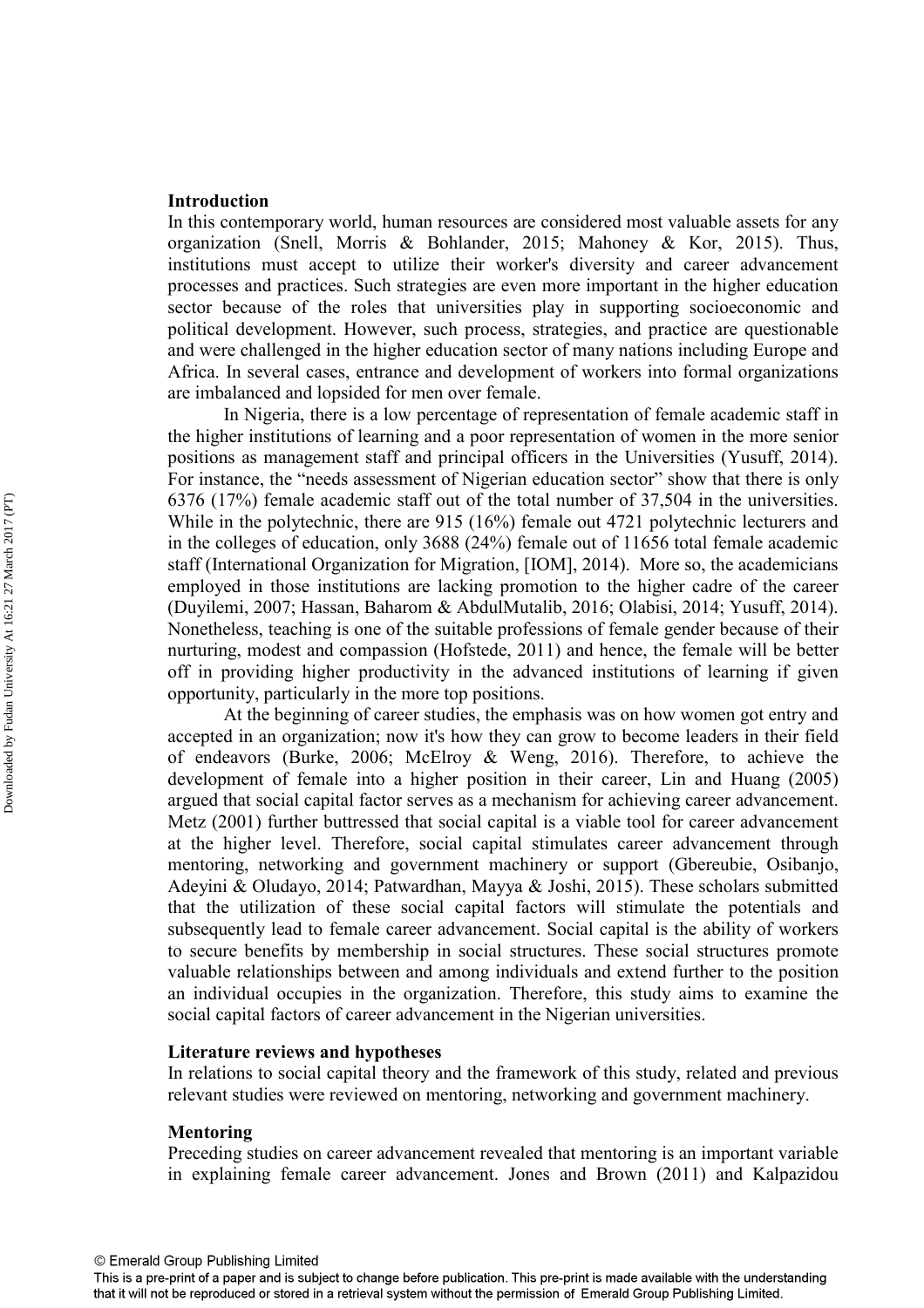Schmidt and Faber (2016) claimed that mentoring has a mutual and positive relationship between mentees and mentors that stimulate career advancement. Supporting this assertion, Parsa, Parsa and Parsa (2016) indicated that mentoring had a positive and significant relationship to career advancement among academic staff in Iran. Thus, mentoring can be utilized as a mechanism for career advancement (Parsa et al., 2016). Similarly, Phitayakorn, Petrusa and Hodin (2016) argued that mentoring is an important factor for promotion and career plan. Relatedly, Scandura and Williams (2001) argued that mentoring is a predictor of career advancement. Furthermore, mentoring was found to be significant to women career advancement (Abalkhail & Allan, 2015; Patwardhan, Mayya & Joshi, 2015). Mentoring was also found to be predicting career success and has a broader meaning which encompasses both intrinsic and extrinsic career success (Bozionelos, 2006; Saanford, Ross, Blake & Cambiano, 2015). In the same trends, Earby, Ballenger and Tipses (2015), affirmed that mentoring influences female career development in the higher education sector through coaching, sponsorship, counselor. Admittedly, Levine, Mechanber, Reddy, Cayea and Harrison (2013) further stressed that mentorship and it acceptability were established on the ground of trust, personal conditions and shared values irrespective of either intra-gender or inter-gender mentoring relationship.

In the same manner, Vackey, Jatoi, Williams, Mayer, Ko, Files, Blair Hayes (2012) summoned that, lack of mentoring to female academic staff affect their career advancement and productivity. Blood, Ullrich, Hirshfeld, Seely, Connelly, Warfield and Evans (2012) supported the assertion that lack of mentoring is a hindrance to women's career advancement. In line with the above argument, mentoring can be measured as a constellation of vocational support, role modeling, and psycho-social support. Parsa et al. (2016) further indicate that career advancement was related to promotion growth, career goal progress, pay growth and professional ability development. Furthermore, Kalpazidou Schmidt and Faber (2016) stressed that mentoring development indicated that both mentee and mentor benefit from the relationships; mentee benefits from guidance on career planning, moral support and competence awareness While, mentor reciprocally benefits from institutional recognition, professional development, and personal satisfaction. Nevertheless, Seraj, Tsouroufli and Branine (2015) further revealed that mentoring and its availability and accessibility to mentee can lead to career advancement. Thus, due to the contextual difference among countries (Abalkhail & Allan, 2015; Patwardhan et al., 2015; Vackey et al., 2012; Parsa et al., 2016; Seraj et al., 2015). Hence, there is a need to re-examine mentoring and its effect in the Nigerian context. Hence, this study assumes a beneficial outcome of mentoring on career advancement based on the hypothesis below;

*H1: There is a positive relationship between mentoring and career advancement of female academic staff.* 

## **Networking**

Networking is a technique that fetches information, opportunities, and resources from within and outside the organization. It as well enhances a person's career from the angle of compensation and promotion through partaking in a tangible assignment (Wellington & Catalyst, 2001). Dougherty and Forret (2004) and Durbin and Tomlinson (2010) found that mutual relationship between a junior and superior that provides potent career

This is a pre-print of a paper and is subject to change before publication. This pre-print is made available with the understanding that it will not be reproduced or stored in a retrieval system without the permission of Emerald Group Publishing Limited.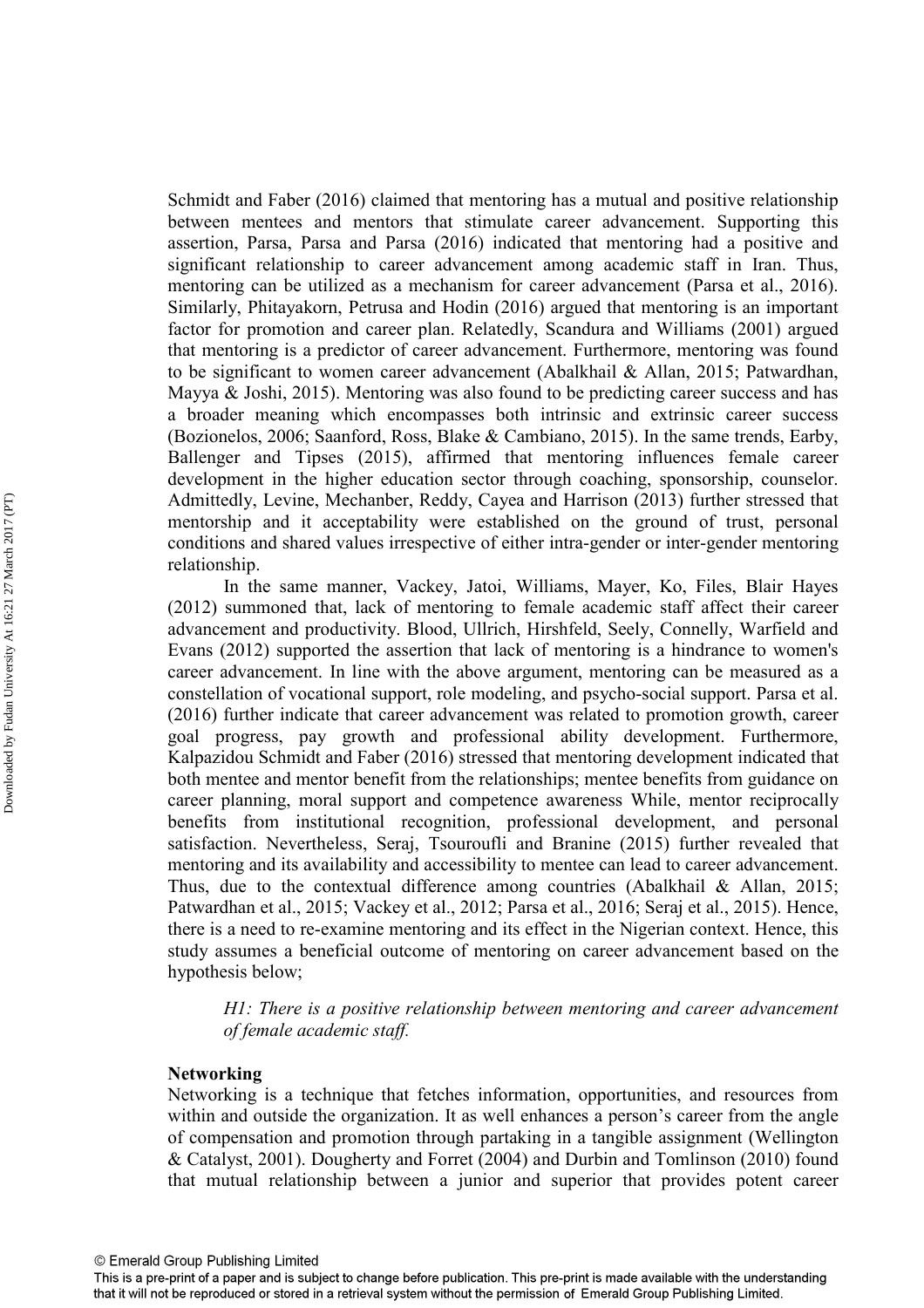assistance is a vital technique for career advancement. Networking is built to develop and promote opportunities to higher level positions in a career in an organization through the sharing of advice and support about employees' career (McCarthy, 2004 in Durbin & Tomlimson, 2010; Ismail and Rasdi, 2007). Hence, networking is a factor of career advancement. In this regards, Warner, Carapinha, Weber, Hill and Reede (2016) found a positive relationship between network reach and author publication in high impact journal. It is a well-known fact that publication of articles in the reputable journal is a requirement for academic promotion and career advancement. In a related development, Huang (2016) found that maintaining the network such as of sustaining contacts and partaking in professional activities were significantly related to positive career outcome such as promotion. This outcome is an indicator of career advancement of employees. Futhermore, social networks were identified as tools to gain new knowledge, means of referrals, channels of information and avenue for socialization. Arokiaswamy et. al (2011) found networking to be positively and significantly related to career advancement among female academicians in Malaysian private universities with career advancement indicated by a positive change in promotion, salary, goal achievement, learning and prospect. However, Lineham (2001) stressed that lack of networking or poor networking could negatively affect career advancement of female employees. In this sense, networking is a positive tool for aiding career progression among employees (Seibert, Kraimer & Liden, 2001; Singh, Vinnicombe & Kumra, 2006). Nonetheless, networking can be understood from two perspectives of formal and informal networking. The former is a structural relationship among employees based on professional guidelines which they share professional knowledge and career related matters. On the other hand, informal networking is designed based on the conscious and social gains (Durbin & Tomlinson, 2010).

 However, Bozionelos and Wang (2006) opined that there was a limited relationship between the capital of networking for career success among Chinese white collar employees. This finding is contradictory to many previous studies, particularly those conducted in Anglo-Saxon context. The present finding of Chinese is largely due to the cultural characteristics of Chinese society. Therefore, there could be cultural differences in the Nigerian context too and so the study hypothesised a positive relationship between networking and career advancement. Similarly, Lineham and Scullion (2008), qualitatively approached networking phenomenon among women and found that difficulty in access to networking by females had been a hindrance to a woman's level of socializing in the organization. Nonetheless, it would be more fruitful to have exclusive female networks in organizations. This type of network proven and promote an avenue to prosper among themselves by having information and advice about their careers (Pini, Brown & Ryan, 2004). Nevertheless, Cheng, Herndon and Dougherty (2016) lamented that network development- be it exclusive or inclusive influences career advancement. Following the submissions of numerous scholars discussed above, therefore, this study formulated a directional hypothesis below;

*H2: There is a positive relationship between networking and career advancement of female academic staff.*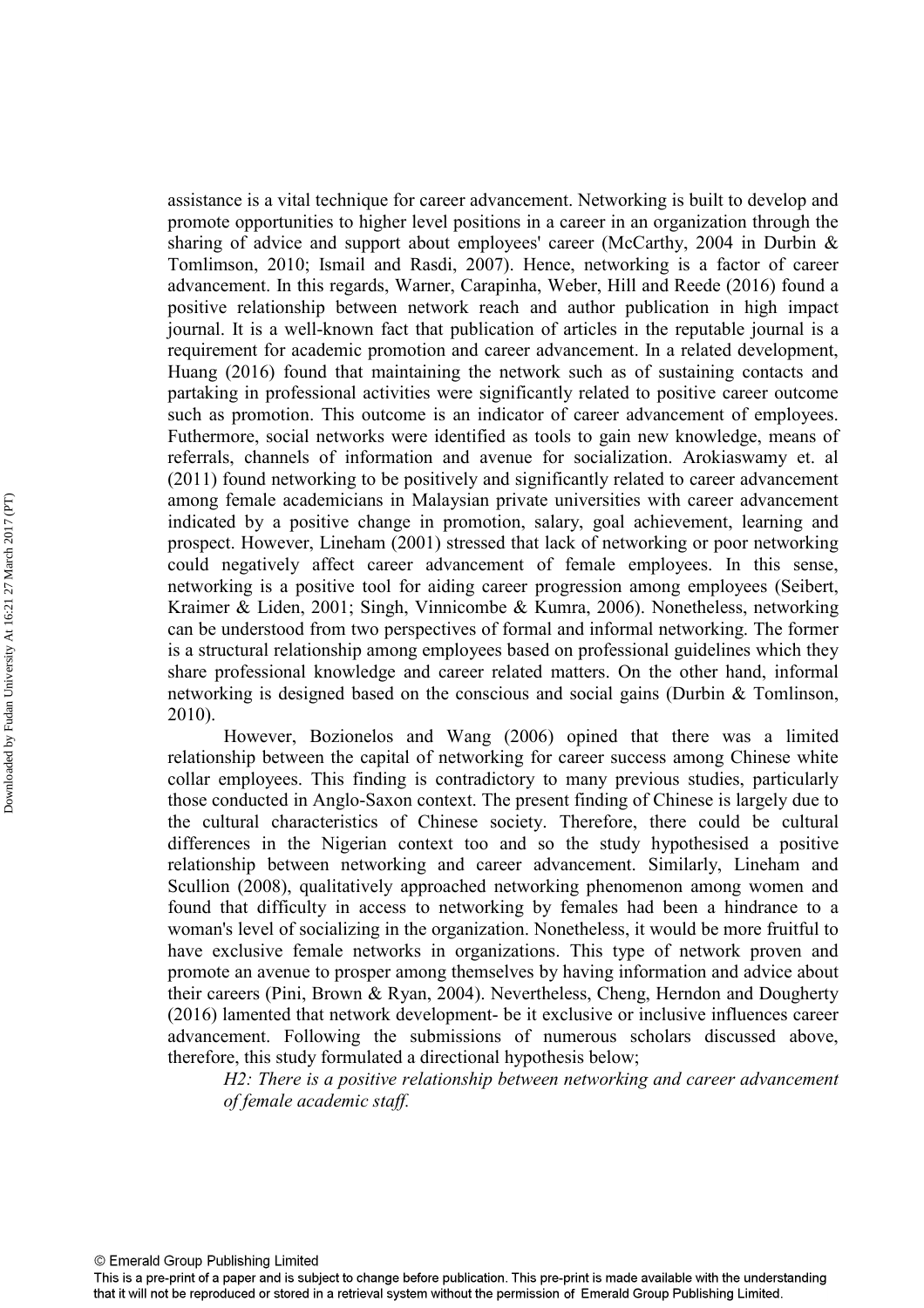## **Government machinery support**

According to Women Watch, UN (2007) human resource department, such as women affairs department of every nation has a role to play in attracting women to leadership tasks and positions through necessary support such as affirmative action like quotas. Following this call, Cho and Kwon (2010) stressed that advanced and non-advanced countries attempted to promote gender equality through various policies and program such affirmative action, sensitization, and re-orientation about employees and employers relationship. However, Korean authorities have developed such policies and laws to reduce gender inequality, but the implementation of those laws and policies remain a mirage (Cho & Kwon, 2010). Nonetheless, government machinery continues the fight for transparent processes of recruitment, promotion, and leadership advancement, creating awareness within institutions and the country at large on the potentials of women and their capacities so as to eliminate gender stereotypes in the society.

However, there is discrimination on career opportunity for women; ineffective policies and programmes for women's leadership were among the potential barriers to women career advancement to the higher positions of authority around the world (Mathur-Helm, 2005). Based on these hitherto challenges of female forks, United Nations Fourth World Conference on Women contemplated that formal organizations are supposed to have an active role in organizing solidarity for females' through education, information and sensitization activities. Taking this leap, in 2001, National Women Empowerment Policy in India was established with the aims of empowerment and eradication of all types of discrimination against female and a reservation of 33 per cent of government positions to females' in the country as affirmative action (Shankar, 2016). Sharma and Dhal (2016) further argued that the policy was specifically aimed to strengthen and to ensure greater participation, awareness, participation, motivation and skill development. Fortunately, the policy had created a significant and positives changes to female access to science education and overall career (Sharma & Dhal, 2016).

Similarly, Nigerian government proposed the implementation of 35 percent reservation of positions to female gender based on the national gender policy for women through affirmative action or quota (Daily post, 2015). This was done to empower women in their quest for career advancement in Nigeria. The federal ministry of women affairs and social development (FMWASD) was established in 1995 and upgraded in 1989 in response to the UN agreement to have an institutional mechanism for women matters and advancement (Federal Ministry of Women Affairs & Social Development, 2013). The activities of the ministry activities were supported by some pets agencies that aimed at women development (Ovute, Dibia & Obasi, 2015). The Ministry of Women Affairs was created in adherence to the UN agreement on a quest to establish an institutional mechanism for women matters and advancement (Federal Ministry of Women Affairs & Social Development, 2013). Government support policy creates a resilience that induces diversified career patterns (van der Kaap & de Weert, 2016). Lane, Halcomb, McKenna, Zwar, Naccarella, Davies and Russell (2016) opined that career advancement needs a systematic support of organizations. Therefore, this study expects a positive result as hypothesized below;

*H3: There is a positive relationship between government machinery support through Ministry of Women of Affairs and career advancement of female academic staff.* 

This is a pre-print of a paper and is subject to change before publication. This pre-print is made available with the understanding that it will not be reproduced or stored in a retrieval system without the permission of Emerald Group Publishing Limited.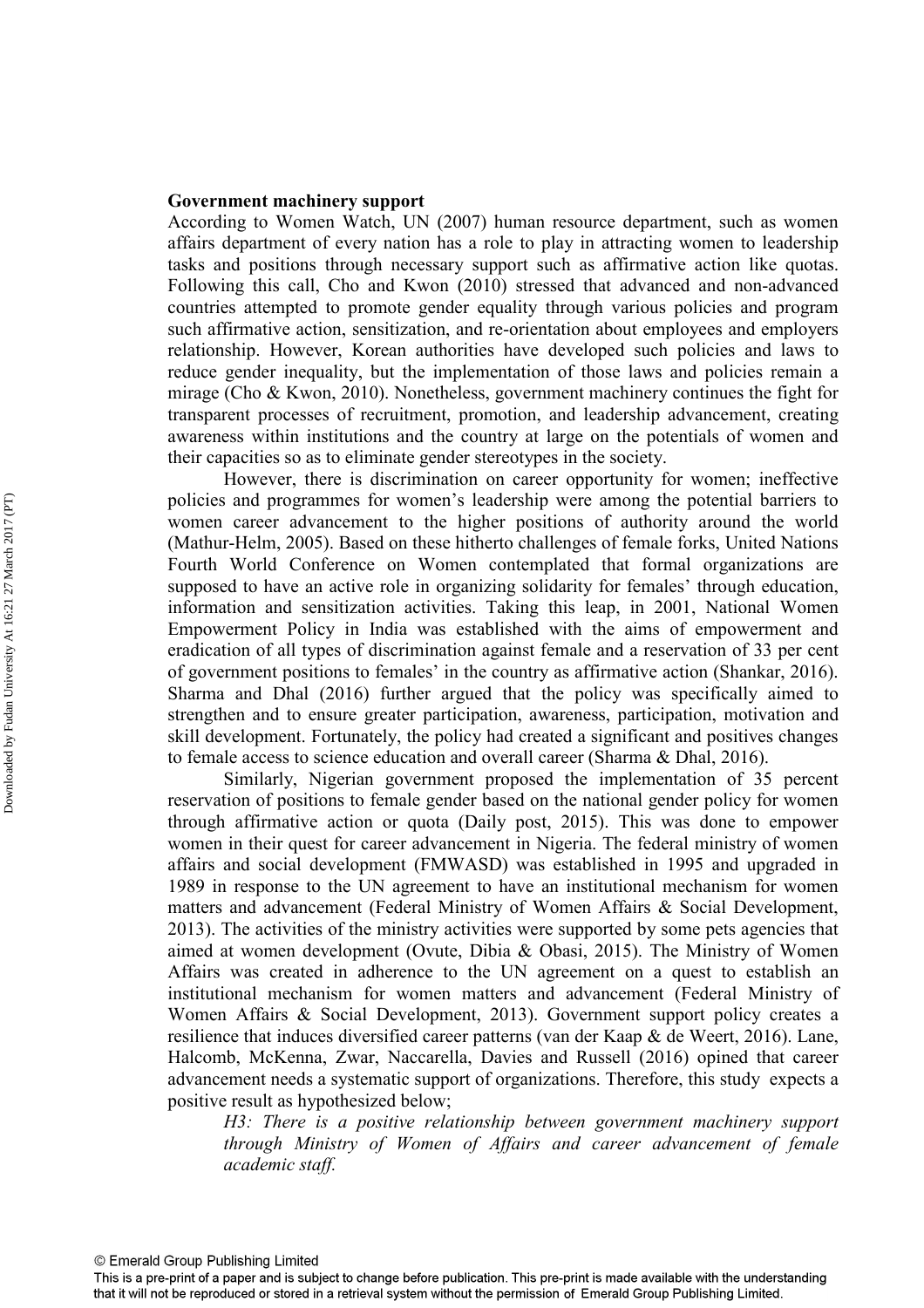## **Research method Sampling and data collection procedure**

This study adopted quantitative approach as its methods of data collection and analysis. Closed-ended questionnaires were self-administered on female academic staff in measuring career advancement, mentoring, networking and government support. Stratified sampling was adopted in selecting 532 female academic staff from 10 Federal and 10 State public universities. However, after data screening, 368 questionnaires were found suitable for analysis from the 377 returned surveys. Similarly, Statistical Package for Social Sciences (SPSS) was used for data screening and demographic analysis. While, Structural Equation Modeling - Partial Least Square (SEM-PLS) was employed in the data analysis through measurement and structural modeling due to its suitability in running all the paths simultaneously (Hair, Hult, Ringle & Sarstedt, 2014).

## **Instrument**

In this research, responses to the measurement instrument were based on a five-point Likert scale. The measurement scales ranged from "strongly disagree" to "strongly agree". Similarly, content validity was carried out through verification of the instrument items and structure by some experts in the field of career advancement in particular and human resource management and public administration in general. Amendment of the original instrument was made based on expert observations to suit the context and purpose of the study. Also, measurement validity was examined and found appropriate based on discriminant validity as reported in table 4. Furthermore, reliabilities of the measures were tested during a pilot study on 53 respondents and on 368 responses during the main study. The reliability of statements on both studies found that all groups of items were beyond the acceptable minimum Cronbach alpha threshold of 0.70 (Hair, Black, Babin, Anderson, & Tatham, 2006) as reported in tables 1 and 7. Accordingly, Cronbach alpha of .60 is averagely reliable, but a Cronbach alpha of .70 and above was considered as highly reliable (Nunnally, 1978; Hair et al., 2006; Sekaran & Bourgie, 2013). Furthermore, the questionnaire was divided into five components such as; demographics, mentoring, networking, government machinery support and career advancement of female academic staff. The demography was included to establish the background of the study respondents.

Demographics: This part consists of inquiries about respondent marital status, age, level of education and ranks (Tharenou, Latiner & Conrey, 1994; Metz & Tharenou, 2001). These questions were asked to appreciate the background information of the respondents.

Mentoring: Five adapted items from Padwardhan, (2015) as used by Scandura and Ragins (1993) testing relationship between mentoring and career advancement. Examples of these items are "Female academic staff is given coaching by their mentor on how to finish tasks within the deadline that otherwise would have been difficult to complete" and "Female academic staff try to model their behavior on their mentor".

 Networking This variable was measured with four adapted items from Padwardhan (2015) as used in Noe (1988) in determining the relationship between networking and career advancement. Examples of questions used in this study are "Conversation and collaborations played a major role in female academic staff career advancement" and "Female academic staff has established good contacts through networking with others to advance in my career".

© Emerald Group Publishing Limited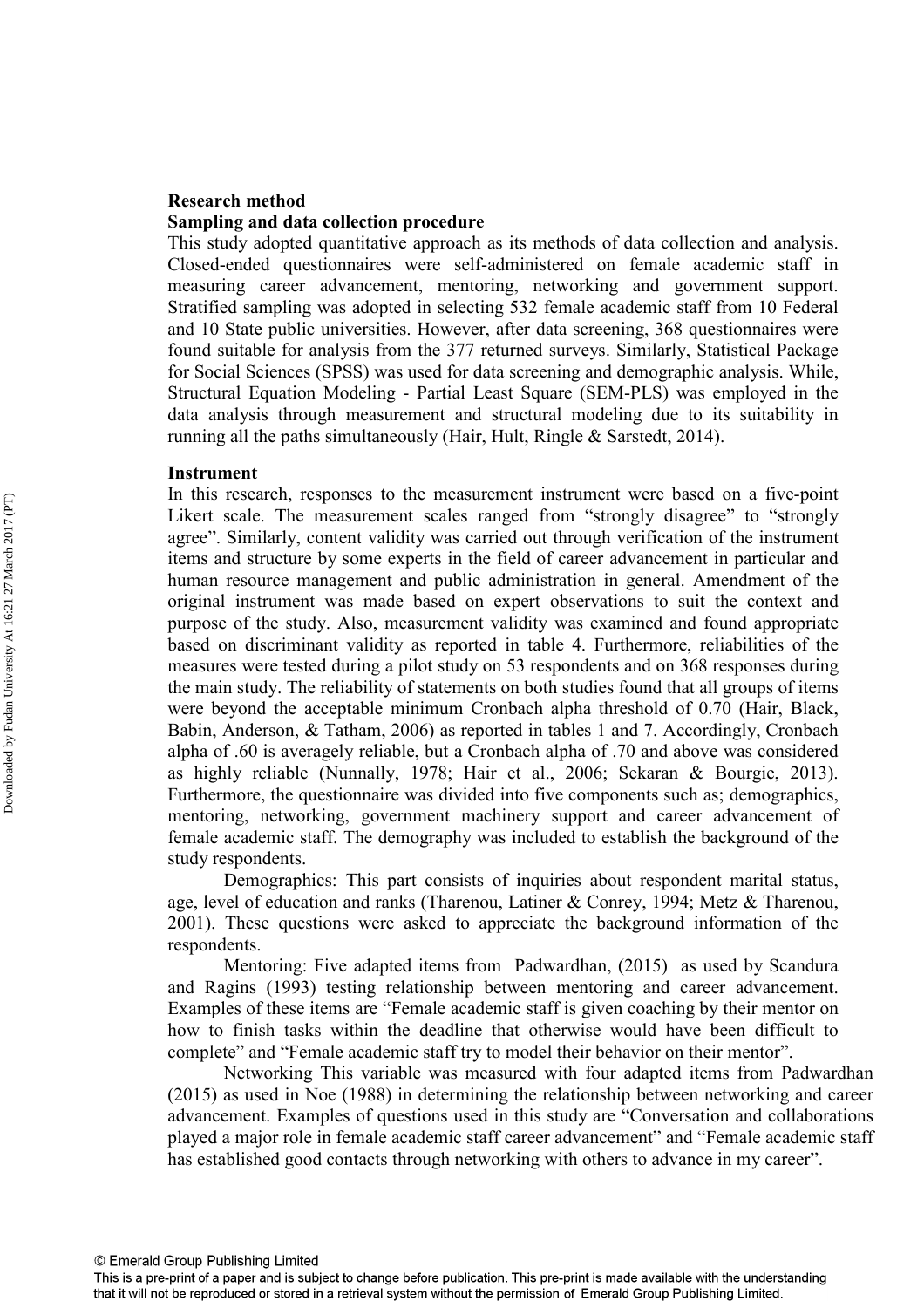Government machinery support: this variable and its group of items consisted of five questions that were formulated by research based on the review of the literature (Adogahkarkari & Ohemeng, 2014) and adapted to study local context since government machinery supports are context specific. Among items used are "Government machinery through Ministry of Women Affairs raises awareness and encourage active participation of women in challenging tasks of their career" and "Government machinery through Ministry of Women Affairs sponsored training on sensitization programs on the women career development".

 Career advancement: This part used seven items from the work of Metz and Tharenou (2001) and Arokiasamy et al. (2011) in measuring career advancement. Examples of statement used for this construct are "Female academic staff received a promotion to the next higher level in their career in this university" and "Female academic staff salary is appropriately increasing higher". Lastly, since the questionnaire items were collected from different sources, thus, exploratory factor analysis was performed (as reported in Table 6) through extraction method of principal component and rotation method of Varimax with Kaiser normalization to validate the rotated matrix of the groups of items.

# **Analysis of results**

## **Demographics**

The demographic characteristics of the study respondents were marital status, age bracket, the level of education and their current ranks in the university. Specifically, The majority of the respondents (72 per cent) were married, followed by single (17.7 per cent), widow (5.4 per cent) and divorce (4.1 per cent). Their age bracket was between 18- 60 years, while the level of education ranges from a bachelor degree (9.8 per cent), master (57.9 per cent) and Ph.D (32.3 per cent). Lastly, their ranks were between lecturer (88.5 per cent), associate professor (2.2 per cent) and professor (1.1 per cent).

## **Measurement Model**

The analysis in table 1 presents the results of items loadings, Average Variance Extracted (AVE), Composite Reliability (CR) and Cronbach alpha so as to determine the internal consistency of the model. The Cronbach alpha achieved the lowest of 0.8738 and the highest of 0.9476 of the variables and their items in the study.

| ັ<br>Variables | Items           | л.<br>Loadings | <b>AVE</b> | CR    | Cronbach<br>alpha |
|----------------|-----------------|----------------|------------|-------|-------------------|
| Career         |                 |                |            |       |                   |
| Advancement    | CA1             | 0.8718         | 0.761      | 0.957 | 0.9476            |
|                | CA2             | 0.8549         |            |       |                   |
|                | CA3             | 0.8722         |            |       |                   |
|                | CA4             | 0.8657         |            |       |                   |
|                | CA5             | 0.8974         |            |       |                   |
|                | CA6             | 0.8599         |            |       |                   |
|                | CA7             | 0.8835         |            |       |                   |
| Mentoring      | MT1             | 0.6706         | 0.663      | 0.907 | 0.8738            |
|                | MT <sub>2</sub> | 0.875          |            |       |                   |
|                | MT3             | 0.8948         |            |       |                   |

Table 1 Loadings, AVE, CR, Cronbach Alpha

© Emerald Group Publishing Limited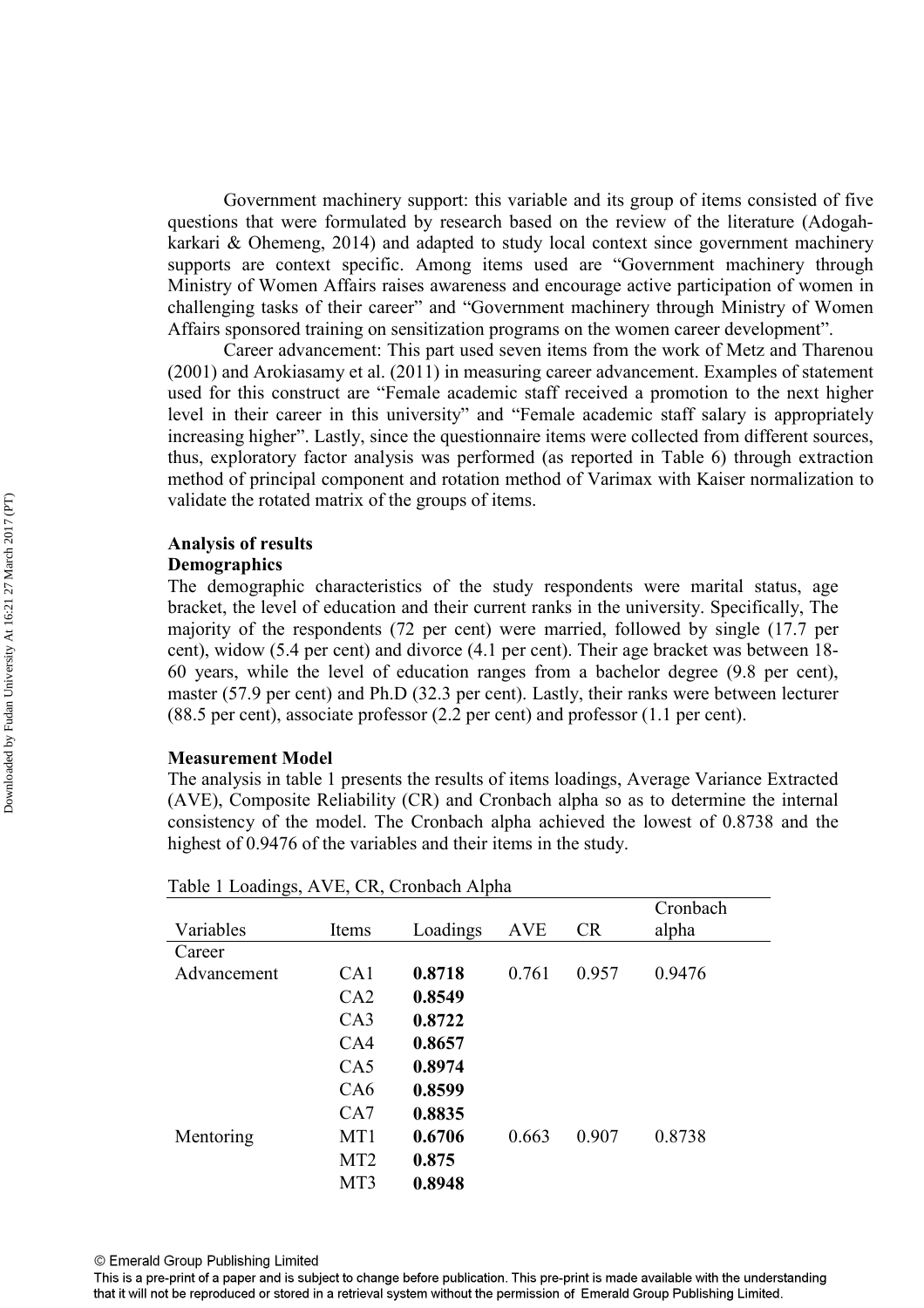|                   | MT4             | 0.7904 |       |        |        |
|-------------------|-----------------|--------|-------|--------|--------|
|                   | MT <sub>5</sub> | 0.822  |       |        |        |
| Machinery<br>Govt |                 |        |       |        |        |
| (MoWA)            | GM1             | 0.9919 | 0.763 | 0.9412 | 0.9208 |
|                   | GM <sub>2</sub> | 0.8223 |       |        |        |
|                   | GM3             | 0.8654 |       |        |        |
|                   | GM4             | 0.8495 |       |        |        |
|                   | GM <sub>5</sub> | 0.8269 |       |        |        |
| Networking        | NT1             | 0.869  | 0.769 | 0.93   | 0.8999 |
|                   | NT <sub>2</sub> | 0.8597 |       |        |        |
|                   | NT3             | 0.9032 |       |        |        |
|                   | NT4             | 0.8745 |       |        |        |

AVE: Average Variance Extracted

CR: Composite Reliability

While, table 2 shows that multicollinearity is not a concern among the exogenous latent variables as all variables condition index were less than .30, VIF values were less than 5 and tolerance values were more than .20 as recommended (Hair et al., 2011). Hence, this study is free from multicollinearity problem. Therefore, the model is fit for structural analysis.

## **Discriminant validity**

Also, discriminant validity is a requirement to ascertain the viability of a model through the evaluation of the square root of the AVE. Table 2 and 3 present the results of the measurement model.

| Variables                     | Condition<br>Index | Collinearity<br><b>Statistics</b> |       |
|-------------------------------|--------------------|-----------------------------------|-------|
|                               |                    | Tolerance                         | VIF   |
| Mentoring                     | 8.730              | .985                              | 1.015 |
| Networking                    | 10.785             | .906                              | 1.103 |
| Government Machinery          | 15.285             | .913                              | 1.095 |
|                               |                    |                                   |       |
| Table 3 Discriminant Validity |                    |                                   |       |
|                               | $\sim$ $\sim$      |                                   |       |

Table 2 Multicollinearity Test

|                |             | Govt        |            |             |
|----------------|-------------|-------------|------------|-------------|
| Variables      | Career Adv  | Machinery   | Mentoring  | Networking  |
| Career Adv     | 0.872295821 |             |            |             |
| Govt Machinery | 0.339       | 0.873441469 |            |             |
| Mentoring      | 0.1363      | 0.0814      | 0.81443232 |             |
| Networking     | 0.2289      | 0.2778      | 0 1 1 4 4  | 0.876755382 |

The Tables show that all of the adapted items have achieved higher loadings (indicator reliability) of above .50, standardized average variance extracted of above .50, composite

© Emerald Group Publishing Limited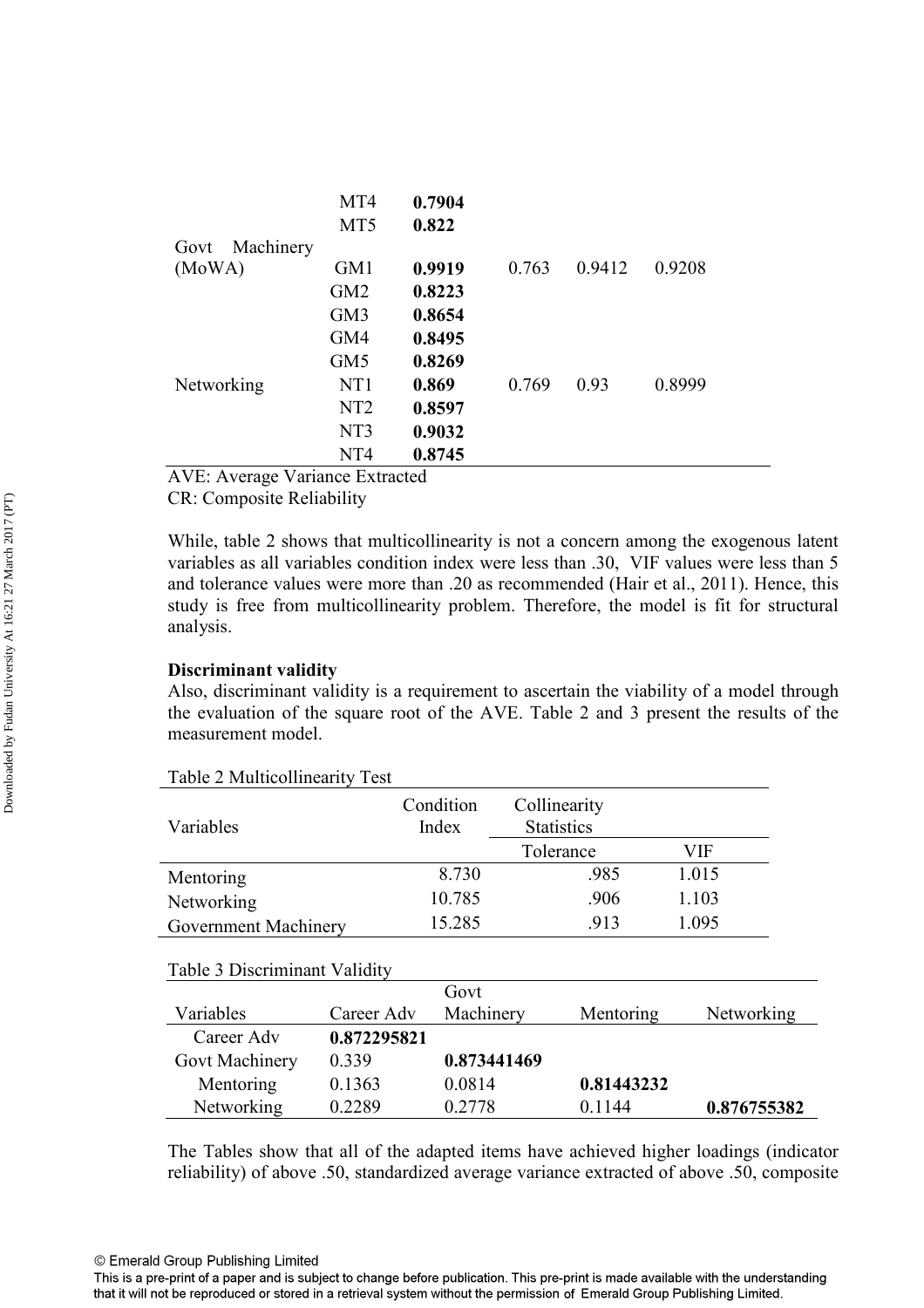reliability above .70 and Cronbach alpha of above .70 (i.e. internal consistency reliability). Similarly, discriminant validity is higher to another factor when diagonally compared (Hair, Hult, Ringle & Sarstedt, 2014; Hair et al., 2006; Nunnally, 1978; Venkatesh, 2000). Thus, we can conclude that this measurement model is suitable for structural modeling to test the study hypotheses.

### **Structural model**

The structural modeling is performed to ascertain the path coefficient for the testing of hypothesis. In a view to analyzing the relationships between the independent variables and a dependent variable, mean, SD, correlations, beta, t-test and p-value were examined in testing the hypotheses. Accordingly, Fisher and Yetes (1963) argued that the t-test values for one-tailed are significant at  $2.326 (1\%)$ ,  $1.645 (5\%)$  and  $1.282 (10\%)$  with the samples of above 120. Hence, this study adopted Fisher and Heyes t-test values threshold in testing the formulated hypotheses. The following table 8 shows the study results of the tested hypotheses.

Table 4 presented results of the means, standard deviation and correlation coefficients. The correlation analysis shows that mentoring, networking and government machinery variables were significantly and positively related to career advancement (mentoring  $r=120$ , networking  $r=.246$ , government machinery support  $r=.363$ , p<0.01).

| Variables          | Mean   | SD     |          |                          |        | Д |
|--------------------|--------|--------|----------|--------------------------|--------|---|
| Career Advancement | 3.9717 | .88374 |          |                          |        |   |
| Mentoring          | 3.6668 | .89539 | $120*$   | $\overline{\phantom{0}}$ |        |   |
| Networking         | 3.9307 | 90297  | $.246**$ | $114*$                   | -      |   |
| MoWA               | 3.8587 | .83011 | $.363**$ | 075                      | $292*$ | - |

Table 4 Mean, SD and Correlations

\*Correlation is significant at the 0.05

\*\*Correlation is significant at the 0.01

However, a correlation coefficient shows only the direction and the strength of the association or relationship between two constructs, but do not explain the influence of those independent constructs on the dependent construct (Hair, Black, Babin & Andersen, 2010). Therefore, regression analysis was conducted to determine the predicting impact of the constructs in Table 5 below.

|                   | Table 5 Hypotheses Testing |          |           |                  |           |
|-------------------|----------------------------|----------|-----------|------------------|-----------|
|                   | Hypotheses Relationship    | Std Beta | <b>SD</b> | t-value          | Decisions |
|                   |                            |          |           |                  |           |
|                   | Mentoring -> Career        |          |           |                  |           |
| H1                | Advancement                | 0.0968   |           | $0.0426$ 2.2736* | Supported |
|                   | Networking -> Career       |          |           |                  |           |
| H2                | Advancement                | 0.1364   |           | $0.0639$ 2.1356* | Supported |
|                   | Govt Machinery -> Career   |          |           |                  |           |
| H <sub>3</sub>    | Advancement                | 0.2933   | 0.0608    | $4.8211**$       | Supported |
| **p=0.01; *p=0.05 |                            |          |           |                  |           |

This is a pre-print of a paper and is subject to change before publication. This pre-print is made available with the understanding that it will not be reproduced or stored in a retrieval system without the permission of Emerald Group Publishing Limited.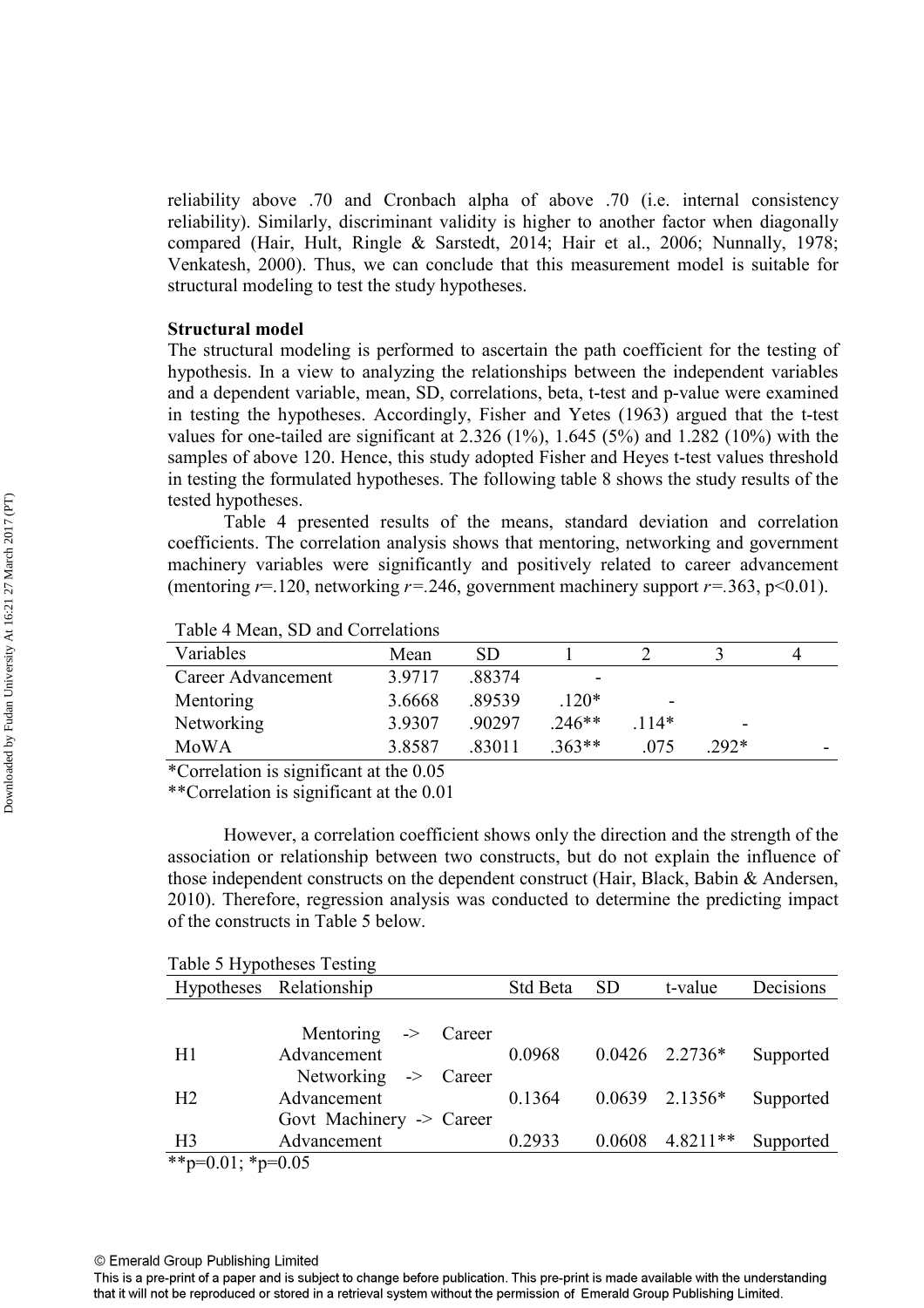From the table 5 above, we can conclude that all of the three stated hypotheses were supported by the data collected. The H1 have been supported with ( $\beta = 0.2933$ ; t = 4.8211;  $p = 0.01$ ), the H2 was also supported at  $(\beta = 0.0968; t = 2.2736; p = 0.05)$  and lastly, H3 hypothesis was supported at  $(\beta = 0.1364; t = 2.1356; p = 0.05)$  based on the threshold adopted t-values (Fisher & Yetes, 1963). Therefore, mentoring, networking and government machinery support were positively and significantly related to the career advancement of female academic staff. Hence, the three hypotheses were supported in this study.

## **Discussion**

This study aims to examine the relationships between mentoring, networking and government support on career advancement of female academic staff in the Nigerian universities. In this vein, the results of this study revealed that all of the variables were found to be related and significant to career advancement.

 Past studies on career advancement showed that mentoring is an important variable in explaining female career advancement. This result is consistent with the other findings within the discourse community (Abalkhail & Allan, 2015; Patwardhan, Mayya and Joshi, 2015; Peterson, Eggert, Grummer, Schara & Sauerwein, 2012; Arokiasamy et al., 2011; Okurame, 2008; Earby, Ballenger and Tipses, 2015). Furthermore, Blood, Ullrich, Hirshfeld, Seely, Connelly, Warfield and Evans (2012) stressed that mentoring and its availability and accessibility lead to career advancement because mentoring promotes staff skills and knowledge. Arguably, H1 hypothesis is supported. Moreover, Viator argued that informal mentoring increases role conflict; informal mentoring increases role conflict; create confusion of what is expected from staff due to different expectations from different superior officers. Due to this challenges of role disputes, Kram and Isabella (1985) opined that peer relationship rather than mentoring addresses the confusion of order from superiors. Wayne, Liden, Kraimer and Graf (1999) stressed that career mentoring was only linked to promotability, but not related to salary progression and career satisfaction. Nonetheless, Fagenson-Eland, Marks and Amendola (1997) found no differences between formal and informal mentoring. And Lim, Clarke, Ross and Wells (2015) lamented that African-American women and men did not perceive differently on the benefit of mentoring on career development. Therefore, mentoring is potential to career development of both males and females employees. Craig, Allen, Reid, Riemenschneider and Armstrong (2013) emphasized that those workers that have mentoring exhibit higher level of organizational commitment and in turn reduce labour turnover and further career advancement.

It is also found that networking promotes opportunities for workers to achieve a higher level career in an organization (McCarthy, 2004 in Durbin & Tomlinson, 2010). In this regards, this study found that structural analysis on networking shows a positive and significant relation with career advancement of female academic staff. Consistent with this finding, networking was positive and significantly related to career advancement (Arokiasamy et al., 2011; Pini, Brown & Ryan, 2004; Seibert, Kraimer & Liden, 2001). Thus, H3 hypothesis is supported. In this sense, networking is a factor for aiding career progression among academic staff.

In this regards, networking is an influential factor to women career opportunities and advancement. However, accessibility to networks devoid of old boys' syndrome hinders women's career advancement. Hence, there are needs for networks exclusive of females

This is a pre-print of a paper and is subject to change before publication. This pre-print is made available with the understanding that it will not be reproduced or stored in a retrieval system without the permission of Emerald Group Publishing Limited.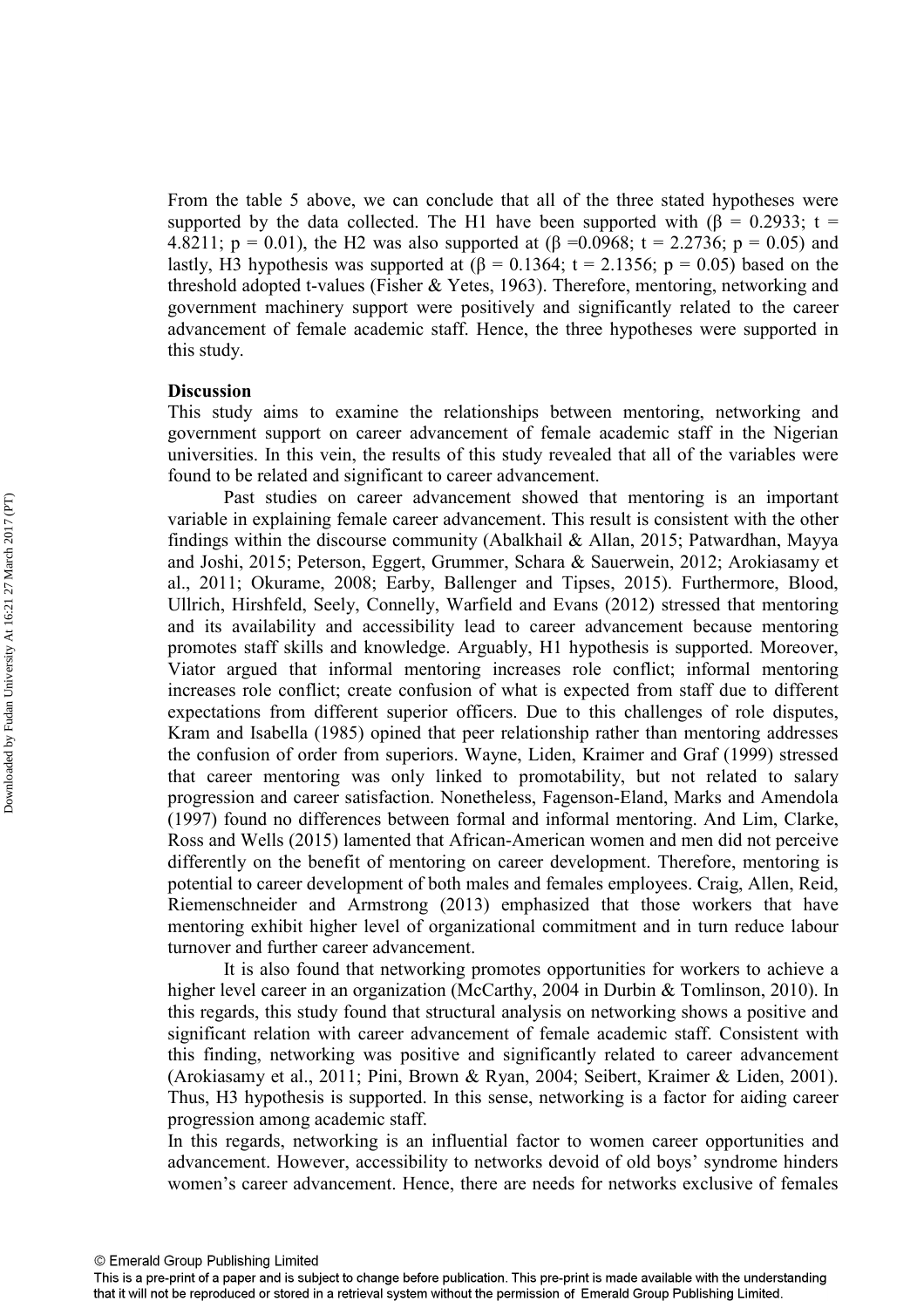(Pini, Brown & Ryan, 2004). While Bozionelos and Wang (2006) opined that networking was limitedly related to career success among Chinese white collar employees and this could be attributed to the differences in cultural characteristics of Chinese society with that of the Anglo-Saxons, this study's results are in concordance with the Anglo-Saxon context.

Lastly, government machinery through the activities of ministry of women affairs department and its pet's agencies influences the level of female career advancement (Federal Ministry of Women Affairs & Social Development, 2013). The FMWASD and its pet's agencies were developed with the policy trust among are; advocacy and sensitization and public enlightenment on Nigeria. Also, the ministry aim to uphold to the International Convention on Treaties and Protocols and the realization of the 35% quota or Affirmative Action and the increase in the rate of Nigerian women participation in politics and governance (FMWASD, 2013; Ovute, Dibia & Obasi, 2015).

In a supportive manner, Sharma and Dhal (2016) argued that government policy to female staff created accessibility to science education and overall career development of women workers. Also, Mathur-Helm (2005) opined that government policy on equity of employment through reservation of positions for women in South African has served as a mechanism for equitable representation of females in senior positions. But, despite the legislation, the policy remains a mirage. Nevertheless, Lane, Halcomb, McKenna, Zwar, Naccarella, Davies and Russell (2016) stressed that systematic support for a variety policies and practices of government machinery lead to career advancement (Cho & Kwon, 2010).

 Therefore, this study tested the perception of academic staff in respect to the role that government machinery support through the ministry women affairs plays in career advancement. The statistical outcome revealed a positive and significant level of significance. This further meant that activities of ministry of women Affairs towards women and their career are yielding positive results. Thus, the government should put more attention to the sector to encourage women career advancement. Hence, it can be deduced that government machinery is positively related to career advancement because the data has supported the hypothesis. This result is not surprising because environment facet of the social cognitive career theory postulates that external factors influence career advancement (Lent, Brown & Hackett, 2002; Lin and Huang, 2005).

## **Theoretical implications**

This study has empirically answered the most enduring question of why some people are promoted faster than others (Lin & Huang, 2005). The reason deduced from this study and in line with the social capital theory is that those people that gain social capital than others occupy more advantageous network, support, and position. Therefore, social capital allows access to a variety of support system with necessary information and skills to contribute to organizational development. Thereby, social capital, in turn, influence staff performance and career advancement such as promotion, an increase in salary and learning of new skills (Lin & Huang, 2005; Seibert et al., 2001). The social capital theory postulates that the most paramount factor to development is "central network" at which an individual is attached to an organization. That is individuals' position in a central network of social relations influence social capital, which in turn creates values and access to social resources that provide positive career outcome (Lin & Huang, 2005).

Downloaded by Fudan University At 16:21 27 March 2017 (PT) Downloaded by Fudan University At 16:21 27 March 2017 (PT)

This is a pre-print of a paper and is subject to change before publication. This pre-print is made available with the understanding that it will not be reproduced or stored in a retrieval system without the permission of Emerald Group Publishing Limited.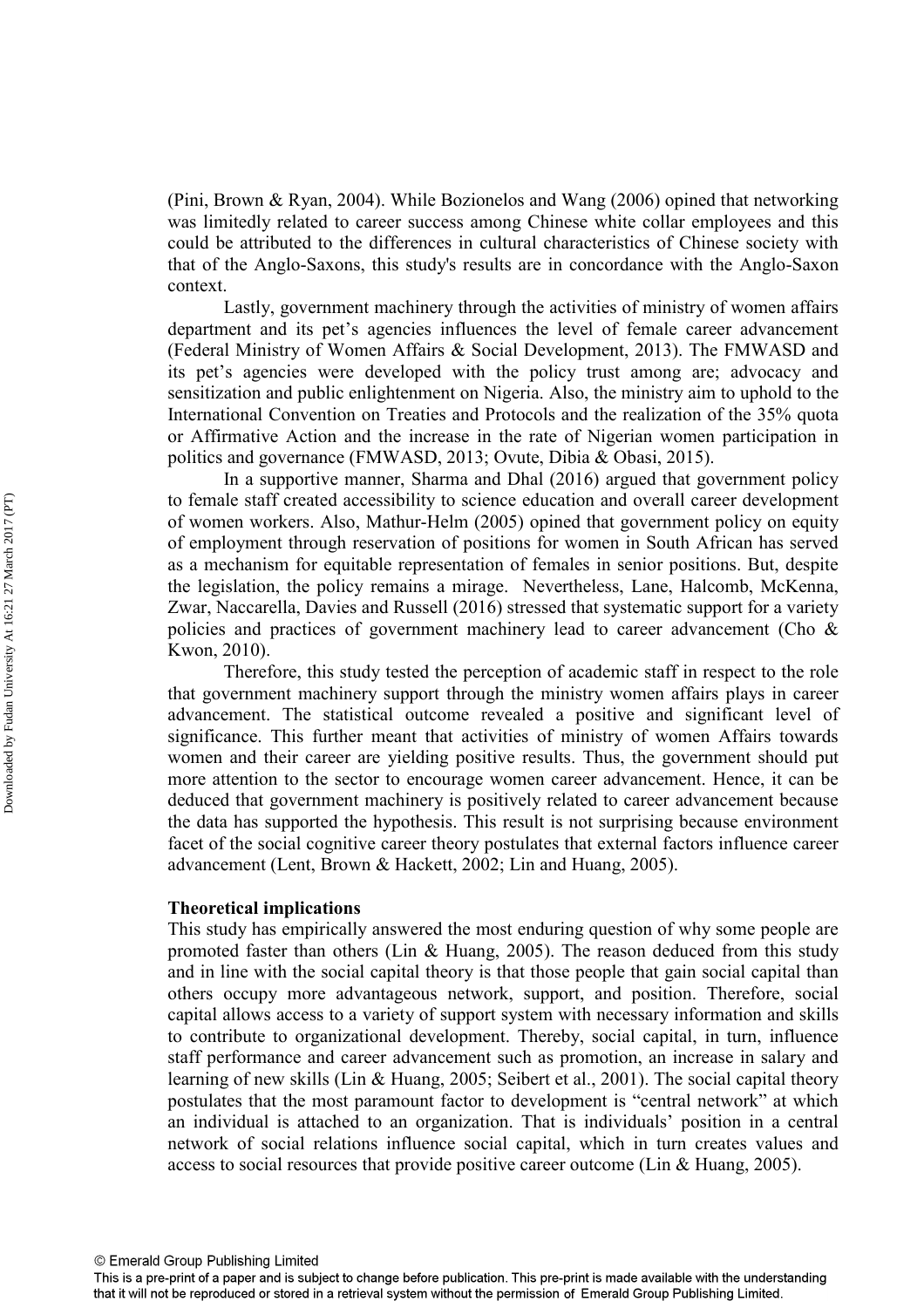Therefore, this study has provided empirical evidence that supported a social capital theory based on the positive relationships that existed between mentoring, networking and government support career advancement. In line with social capital theory, these study findings showed that the three independent variables predicted career advancement. Hence, organizational and government supports led to career advancement.

 Another part of this of study is that government machinery support was found to be the most determining factor of career advancement among other variables in the model. This result is interesting because of the insight that this study explores on the relevant of the external environment (government machinery) in promoting career advancement of female academic staff. Thus, this is a new direction in understanding the role of national government in influencing career advancement at its various agencies, institutions, and ministries.

## **Practical Implications**

This study is a valuable guide for practitioners, policy makers and researchers in understanding the role of mentoring, networking and government support on career advancement of female academic staff. Thus, this study is a viable document directing towards effective management of female academic staff in particular and overall HRM in Nigeria and other countries with similar cultural and political characteristics. Hence, the study offers a policy agenda in the planning, formulation and implementation of strategies for a diverse, stable and productive university system.

Therefore, management of Nigerian universities and other education stakeholders should work out strategies and utilize the socio-political attributes of social capital on female career advancement. Since social capital influence career advancement, female academicians should be encouraged to utilize both internal (mentoring and networking) and external (government machinery) supports in their quest for promotion, salary, status, learning, and a prospect (Arokiasamy et al., 2011).

Lastly, Based on the positive empirical outcomes of social capital factors of career advancement. The Academic Staff Union of Universities and women right groups would find this study valuable in using socio-political variables towards making more female academicians at the top level of their careers.

## **Limitation and future study**

This study is limited to social capital factors of mentoring, networking and government support. Further study may be extended through eco-system approach. The eco-system approach is recommended because career advancement is influenced by a system framework (Brown & Ryan Krane, 2000; Patton & McMahon, 2014). Therefore, future studies can examine career advancement from socio-structural and cultural factors (ecosystem) that strengthen or in some situation weaken human agency in career development (Brown & Ryan Krane, 2000). Also, this study restricted to the perceptions of public universities academicians though large sample size was utilized. However, further studies need to broaden scope that integrates opinions of female academic staff from both public and private universities.

 As common with the quantitative method, the approach only reveals what happened but to know why it happens; the qualitative study is needed. Hence, there is a need for mixed methods in the future research. Another aspect that requires attention is

This is a pre-print of a paper and is subject to change before publication. This pre-print is made available with the understanding that it will not be reproduced or stored in a retrieval system without the permission of Emerald Group Publishing Limited.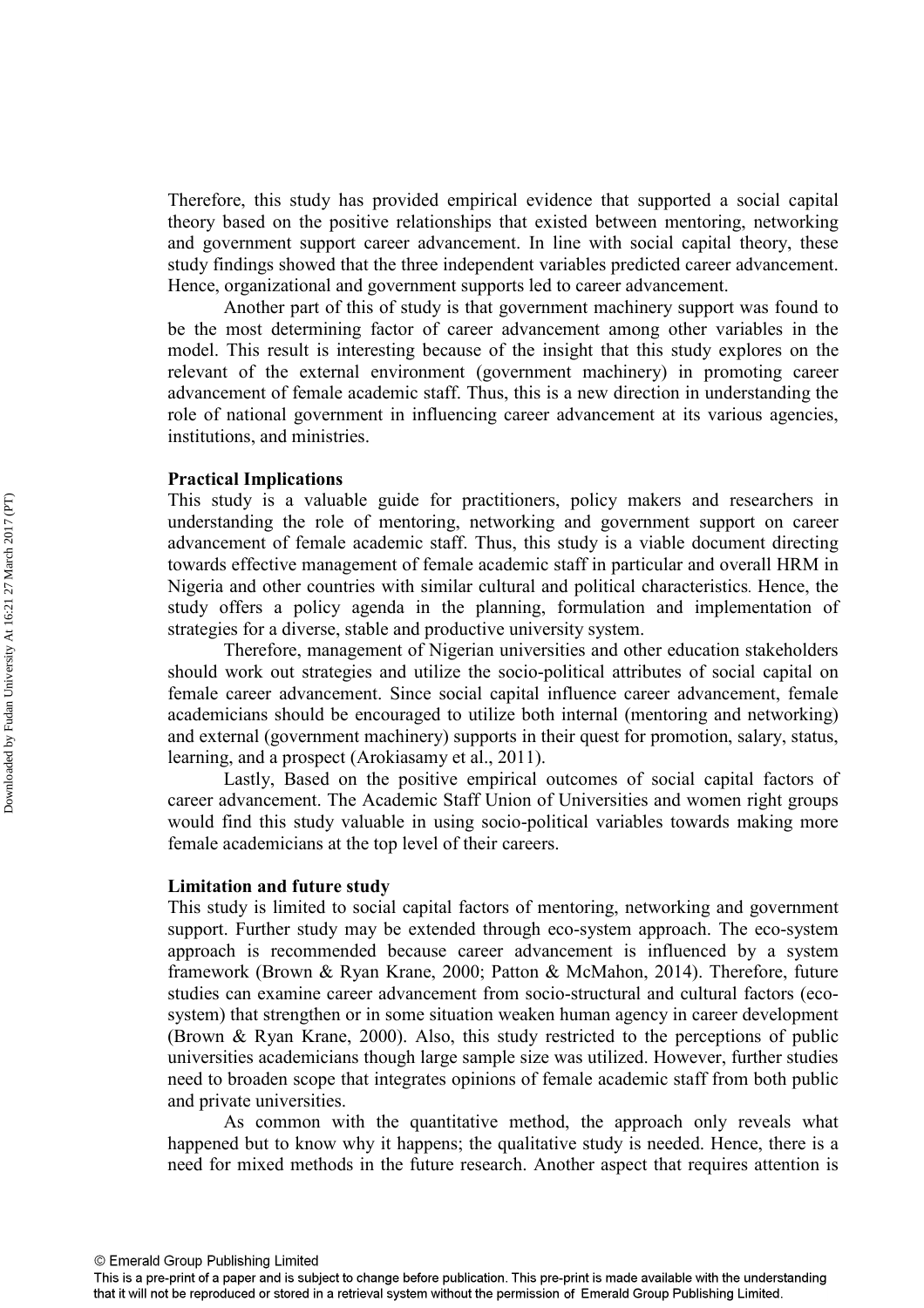the assessing the diverse opinions of both males and females academicians on the same variables. Unifying the collective opinions of both genders may give a clue about what they perceive as the most significant predictors of career advancement since they work in the same environment.

## **Conclusion**

In conclusion, the findings of this study showed that all of the three social capital factors had predicted career advancement of female academic staff in Nigerian universities. The results revealed that mentoring, networking and government machinery were positively and significantly related to the career advancement of female academic staff. The results mean that the three hypotheses were supported. Hence, practitioners especially university authorities and national government can adopt these findings as a guide to policymaking and implementation about career advancement of female academicians Thus, it can be further deduced that adopting these independent variables would predict career advancement. In turn, career progression of female academic staff to the top would create balance and lead to diverse university institutions. It is to be noted that a diverse organization with both males and females proportionately distributed at senior level shall promote competition and consequently improve performance and productivity of universities and nation at large.

## **References**

- Abalkhail, J. M., and Allan, B. (2015). "*Women's career advancement: mentoring and networking in Saudi Arabia and the UK". [Human Resource Development](http://www.emeraldinsight.com/action/showLinks?crossref=10.1080%2F13678868.2015.1026548) [International](http://www.emeraldinsight.com/action/showLinks?crossref=10.1080%2F13678868.2015.1026548),* Vol. 18 No. 2, pp. 153-168.
- Adusah-Karikari, A. and Ohemeng, F. L. K. (2014). *"Representative bureaucracy in the public service? A critical analysis of the challenges confronting women in the civil service of Ghana"*. *[International Journal of Public Administration](http://www.emeraldinsight.com/action/showLinks?crossref=10.1080%2F01900692.2013.879882)*, Vol. 37 No. 9, pp. 568-580.
- Arokiasamy, L., Ismail, M., Ahmad, A. and Othman, J. (2011). *"Predictors of academics' career advancement at Malaysian private universities". [Journal of](http://www.emeraldinsight.com/action/showLinks?system=10.1108%2F03090591111150112) [European Industrial Training,](http://www.emeraldinsight.com/action/showLinks?system=10.1108%2F03090591111150112)* Vol. 35 No. 6, pp. 589-605.
- Blood, E. A., Ullrich, N. J., Hirshfeld-Becker, D*. R., Seely, E. W., Connelly, M. T., Warfield, C. A. & Emans, S. J. (2012). "Academic women faculty: are they finding the mentoring they need?". [Journal of Women's Health](http://www.emeraldinsight.com/action/showLinks?crossref=10.1089%2Fjwh.2012.3529),* Vol. 21 No. 11, pp. 1201-1208.
- Bozionelos, N. and Wang, L. (2006). *"The relationship of mentoring and network resources with career success in the Chinese organizational environment". [The](http://www.emeraldinsight.com/action/showLinks?crossref=10.1080%2F09585190600878345) [International Journal of Human Resource Management,](http://www.emeraldinsight.com/action/showLinks?crossref=10.1080%2F09585190600878345)* Vol. 17 No. 9, pp. 1531- 1546.
- Bozionelos, N. (2006). *"Mentoring and expressive network resources: Their relationship with career success and emotional exhaustion among Hellenes employees involved in emotion work". [The International Journal of Human Resource](http://www.emeraldinsight.com/action/showLinks?crossref=10.1080%2F09585190500405009) [Management](http://www.emeraldinsight.com/action/showLinks?crossref=10.1080%2F09585190500405009),* Vol. 17 No. 2, pp. 362-378.
- Brown, S. D., & Ryan Krane, N. E. (2000). "Four (or five) sessions and a cloud of dust:

This is a pre-print of a paper and is subject to change before publication. This pre-print is made available with the understanding that it will not be reproduced or stored in a retrieval system without the permission of Emerald Group Publishing Limited.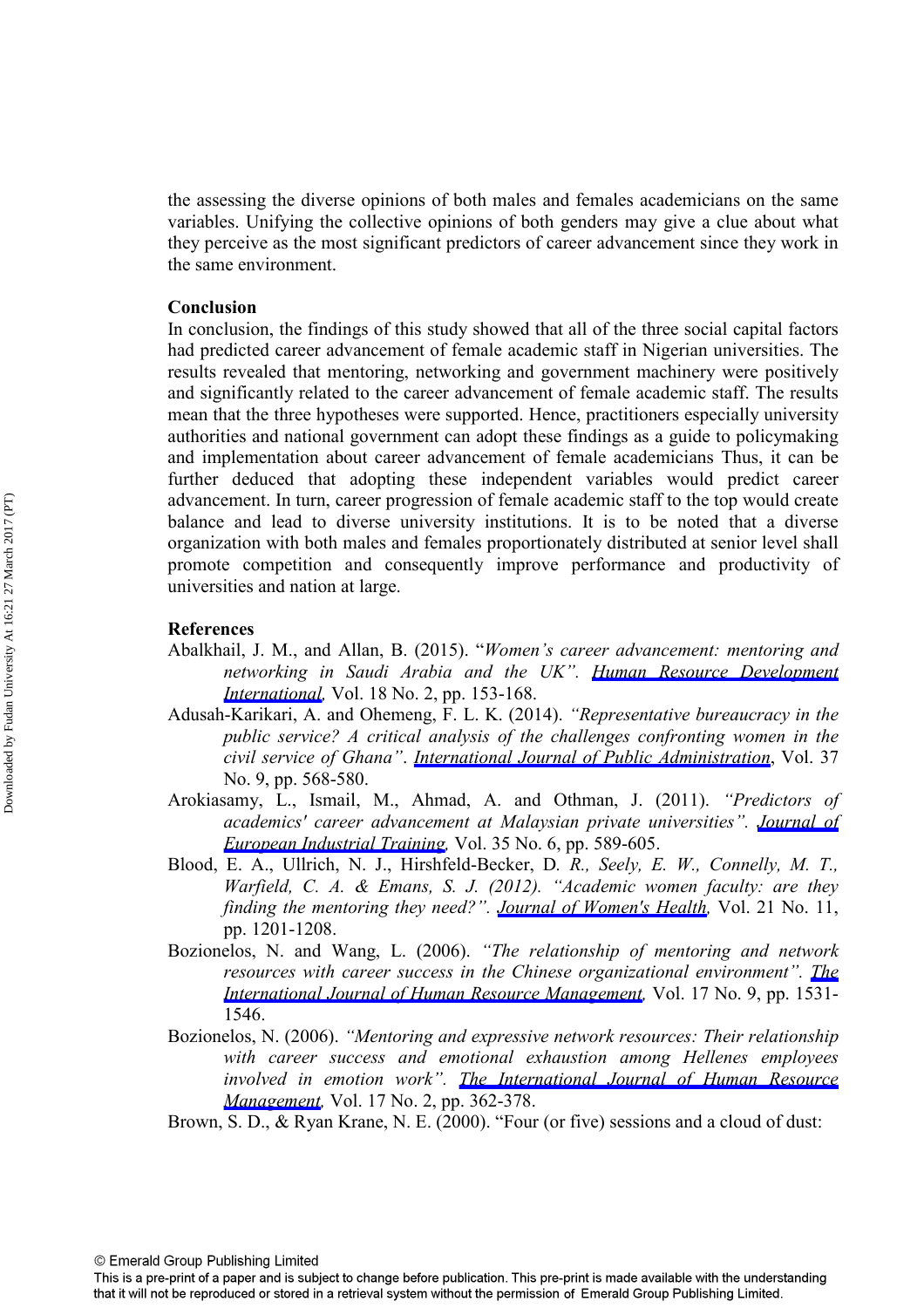Old assumptions and new observations about career counselling". In S. D. Brown & R.W. Lent (Eds.), *Handbook of counseling psychology* (3rd ed., pp. 740–766). New York, NY: Wiley.

- Burke, R. J. (2006). *"Supporting women's career advancement: Challenges and opportunities". Human Resource Management International Digest,* Vol. 14 No. 3.
- Hair, J. F., Hult, G.T.M., Ringle, C. M., and Sarstedt, M. (2014). *A primer of partial least squares structural equation modeling (PLS-SEM).* California, Thousand Oaks: SAGE
- Cheung, Y. H., Herndon, N. C., & Dougherty, T. W. (2016). "Core self-evaluations and salary attainment: the moderating role of the developmental network". *[The](http://www.emeraldinsight.com/action/showLinks?crossref=10.1080%2F09585192.2015.1042897) [International Journal of Human Resource Management](http://www.emeraldinsight.com/action/showLinks?crossref=10.1080%2F09585192.2015.1042897)*, Vol. *27* N*o.*1, pp. 67-87.
- Cho, J. and Kwon, T. 2010. *"Affirmative action and corporate compliance in South Korea". [Feminist Economics,](http://www.emeraldinsight.com/action/showLinks?crossref=10.1080%2F13545701003731849)*Vol. 16 No. 2, pp.111–39.
- Craig, C. A., Allen, M. W., Reid, M. F., Riemenschneider, C. K., & Armstrong, D. J. (2013). "The impact of career mentoring and psychosocial mentoring on affective organizational commitment, job involvement, and turnover intention". *[Administration & Society](http://www.emeraldinsight.com/action/showLinks?crossref=10.1177%2F0095399712451885)*, Vol. *45* No. 8, pp. 949-973.
- Daily P. (2015). *Buhari's appointments: Women groups express concern over 'exclusion of women'.* Abuja, Nigeria: Daily Post.
- Durbin, S. and Tomlinson, J. (2010). *"Female part-time managers: networks and career mobility". [Work, Employment & Society,](http://www.emeraldinsight.com/action/showLinks?crossref=10.1177%2F0950017010380631)* Vol.24 No. 4, pp. 621-640.
- Duyilemi, A. N. (2007). *Girl-child education and empowerment*. *Keynote address presented at workshop for senior secondary female students teachers and education officers*. Okitipupa, Ondo, South West senatorial district: National Association of Women Academic of Nigeria.
- Fagenson-Eland, E., Marks, M., & Amendola, K. (1997). "Perceptions of mentoring relationships". *[Journal of Vocational Behavior,](http://www.emeraldinsight.com/action/showLinks?crossref=10.1006%2Fjvbe.1997.1592)* Vol. 51 No. 1, pp. 29-42.
- Federal Ministry of Women Affairs and Social Development. (2013). *Brief history of the ministry*. Retrieved October 19, 2015, from About the ministry: http://www.womenaffairs.gov.ng/index.php/the-ministry/aboutus
- Fisher, R. A., and Yetes, F. (1963). *Statistical tables for biological, agricultural and medical research (6thEd).* Edinburgh and London: Oliver & Boyd.
- Gbereubie, D. E., Osibanjo, A. O., Adeniji, A. A. and Oludayo, O. O. (2014). *"An empirical study of gender discrimination and employee performance among academic staff of government universities in Lagos state, Nigeria". International Journal of Social, Human Science and Engineering*, Vol.8 No.1, pp. 101-108.
- Hair, J. F., Hult, G.T.M., Ringle, C. M. and Sarstedt, M. (2014). *A primer of partial least squares structural equation modeling (PLS-SEM).* California, Thousand Oaks: SAGE.
- Hair, J. F., Black, W. C., Babin, B. J., Anderson, R. E. & Tatham, R. L. (2006). *Multivariate data analysis* (6th ed.). Upper Saddle River, NJ: Pearson/Prentice Hall.
- Hassan, A. I., Baharom, M. N., & AbdulMutalib, R. (2016). "Administrative barrier and career advancement of female academic staff in Nigerian universities".

This is a pre-print of a paper and is subject to change before publication. This pre-print is made available with the understanding that it will not be reproduced or stored in a retrieval system without the permission of Emerald Group Publishing Limited.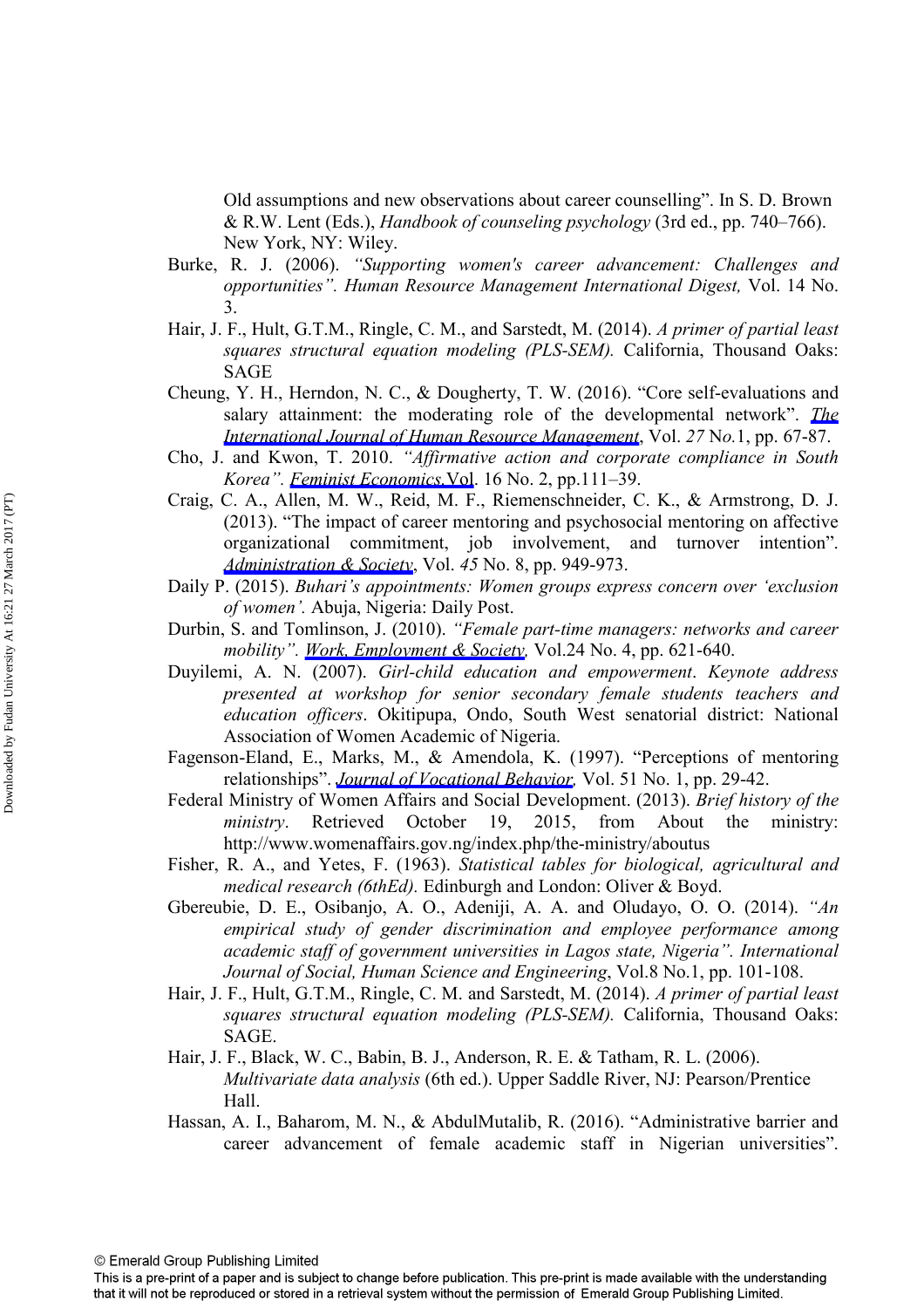*International Journal of Management Research and Review,* Vol. 6 No. 2, pp. 887-893.

Hofstede, G. (2011). *"Dimensionalizing cultures: The Hofstede model in context". [Online Readings in Psychology and Culture,](http://www.emeraldinsight.com/action/showLinks?crossref=10.9707%2F2307-0919.1014)* Vol. 2 No. 1, pp. 1-26.

- Huang, Y. M. (2016). "Networking behavior: from goal orientation to promotability". *[Personnel Review](http://www.emeraldinsight.com/action/showLinks?system=10.1108%2FPR-03-2014-0062)*, Vol. 45 No. 5, pp. 907-927.
- International Organization for Migration. (2014). *Needs assessment of Nigeria education sector.* Abuja: IOM.
- Ismail, M. and Rasdi, R. M. (2007). *"Impact of networking on career development: Experience of high-flying women academics in Malaysia". [Human Resource](http://www.emeraldinsight.com/action/showLinks?crossref=10.1080%2F13678860701347131)  [Development International,](http://www.emeraldinsight.com/action/showLinks?crossref=10.1080%2F13678860701347131)* Vol. *10* No. 2, pp. 153-168.
- Jones, R., & Brown, D. (2011). "The mentoring relationship as a complex adaptive system: Finding a model for our experience". *[Mentoring & Tutoring: Partnership](http://www.emeraldinsight.com/action/showLinks?crossref=10.1080%2F13611267.2011.622077) [in Learning](http://www.emeraldinsight.com/action/showLinks?crossref=10.1080%2F13611267.2011.622077), Vol. 19,* pp. 401–418.
- Kalpazidou Schmidt, E., & Faber, S. T. (2016). "Benefits of Peer Mentoring to Mentors, Female Mentees and Higher Education Institutions". *Mentoring & Tutoring: Partnership in Learning*, pp. 1-21.
- Kram, K. E., & Isabella, L. A. (1985). "Mentoring alternatives: The role of peer relationships in career development". *[Academy of management Journal](http://www.emeraldinsight.com/action/showLinks?crossref=10.2307%2F256064)*, Vol. *28 No.* 1, pp. 110-132.
- Lane, R., Halcomb, E., McKenna, L., Zwar, N., Naccarella, L., Davies, G. P., & Russell, G. (2016). "Advancing general practice nursing in Australia: roles and responsibilities of primary healthcare organisations". *[Australian Health Review](http://www.emeraldinsight.com/action/showLinks?crossref=10.1071%2FAH15239)*.
- Lent, R. W., Brown, S. D. and Hackett, G. (2002). *"Social cognitive career theory". Career choice and development,* Vol. 4, pp. 255-311.
- Levine, R. B., Mechaber, H. F., Reddy, S. T., Cayea, D., and Harrison, R. A. (2013). *"A good career choice for women": Female medical students' mentoring experiences: A multi-institutional qualitative study". [Academic Medicine](http://www.emeraldinsight.com/action/showLinks?crossref=10.1097%2FACM.0b013e31828578bb),* Vol. 88 No. 4, pp. 527-534.
- Lim, L., Clarke, A., Ross, F., & Wells, J. (2015). "Mentoring Experiences, Perceived benefits, and impact on current job positions of African American Accountants". *Advancing Women in Leadership*, No. *35*, pp. 193-203.
- Lin, S.C. and Huang, Y. M. (2005). *"The role of social capital in the relationship between human capital and career mobility". [Journal of Intellectual Capital,](http://www.emeraldinsight.com/action/showLinks?system=10.1108%2F14691930510592799)* Vol. 6 No. 2, pp. 191–205.
- Linehan, M. (2001). *"Networking for female managers' career development: Empirical evidence". [Journal of Management Development](http://www.emeraldinsight.com/action/showLinks?system=10.1108%2FEUM0000000006237),* Vol. 20 No.10, 8 pp. 23-829.
- Linehan, M. and Scullion, H. (2008). *"The development of female global managers: the role of mentoring and networking". [Journal of Business Ethics](http://www.emeraldinsight.com/action/showLinks?crossref=10.1007%2Fs10551-007-9657-0),* Vol. 83 No. 1, pp. 29-40
- Mahoney, J. T., and Kor, Y. Y. (2015). *"Advancing the human capital perspective on value creation by joining capabilities and governance approaches". [The Academy](http://www.emeraldinsight.com/action/showLinks?crossref=10.5465%2Famp.2014.0151) [of Management Perspectives,](http://www.emeraldinsight.com/action/showLinks?crossref=10.5465%2Famp.2014.0151)* Vol. 29 No. 3, pp. 296-308.
- Mathur-Helm, B. (2005). "Equal opportunity and affirmative action for South African women: a benefit or barrier"?. *[Women in Management Review](http://www.emeraldinsight.com/action/showLinks?system=10.1108%2F09649420510579577)*, Vol. 20 No. 1, pp. 56-71.

This is a pre-print of a paper and is subject to change before publication. This pre-print is made available with the understanding that it will not be reproduced or stored in a retrieval system without the permission of Emerald Group Publishing Limited.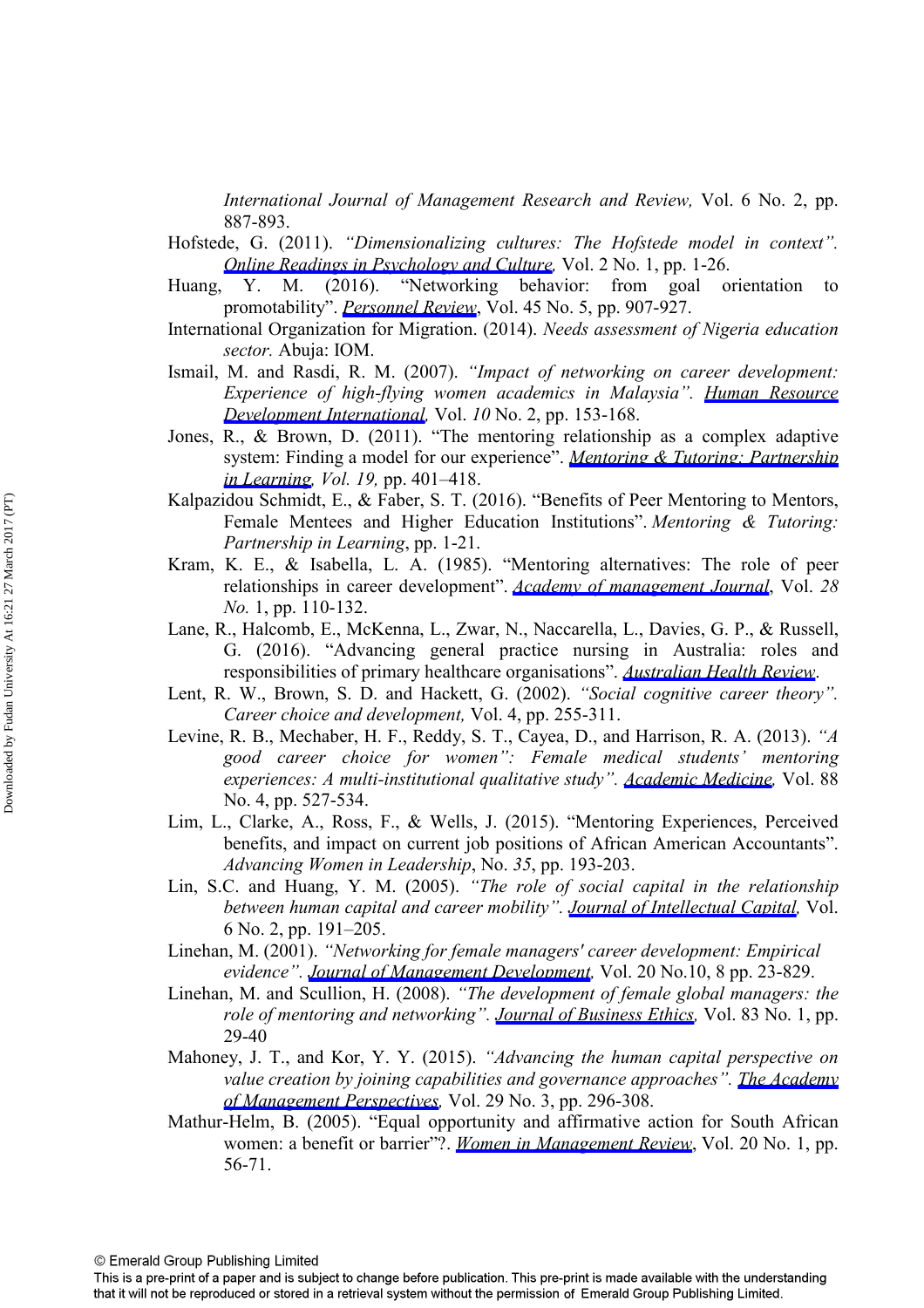- McElroy, J. C., & Weng, Q. (2016). "The Connections Between Careers and Organizations in the New Career Era Questions Answered, Questions Raised". *[Journal of Career Development](http://www.emeraldinsight.com/action/showLinks?crossref=10.1177%2F0894845315604738)*, Vol. 43 No. 1, pp. 3-10.
- Metz, I. and Tharenou, P. (2001). *"Women's Career Advancement The relative contribution of human and social capital". [Group & Organization Management](http://www.emeraldinsight.com/action/showLinks?crossref=10.1177%2F1059601101263005),* Vol. 26 No. 3, pp. 312-342.
- Noe, R. A. (1988). *"An investigation of the determinants of successful assigned mentoring relationships". [Personnel psychology](http://www.emeraldinsight.com/action/showLinks?crossref=10.1111%2Fj.1744-6570.1988.tb00638.x),* Vol. 41 No. 3, pp. 457-479.
- Nunnally, I**.** C. (1978). *Psychometric Theory (2nded. ).* New York, *N Y:* McGraw-Hill.
- Okurame, D. E. (2008). *"Mentoring in the Nigerian academia: Experiences and challenges". International Journal of Evidence Based Coaching and Mentoring,* Vol. 6 No. 2, pp. 45-56.
- Olabisi, A. (2014). *Women in the Nigerian university system: Achievements, challenges and prospects. Ado Ekiti, Ekiti State University, Nigeria:* Centre for Gender and Development Studies.
- Ovute, A. D., Dibia, N.G. and Obasi, S.C. (2015). *"Empowering Nigerian women for national development: State of art, challenges and prospect". Journal of Research in Business & Management,* Vol. 3. No. 1, pp. 4-10.
- Parsa, B., Parsa, P., & Parsa, N. (2016). "Mediation Effect of Self-Efficacy on the Relationship between Mentoring Function and Career Advancement among Academics in Iran". *[Global Journal of Health Science](http://www.emeraldinsight.com/action/showLinks?crossref=10.5539%2Fgjhs.v8n10p295)*, Vol. 8 *No.*10, pp. 295-306.
- Patton, W., & McMahon, M. (2014). *[Career development and systems theory:](http://www.emeraldinsight.com/action/showLinks?crossref=10.1007%2F978-94-6209-635-6) [Connecting theory and practice](http://www.emeraldinsight.com/action/showLinks?crossref=10.1007%2F978-94-6209-635-6)* (Vol. 2). Springer.
- Patwardhan, M. V., Mayya, S., and Joshi, H. G. (2015). *"Determinants of career progression for women in the hospitality industry: Reflections of women managers in five star hotels in India". African Journal of Hospitality, Tourism and Leisure,* Vol. *4 No.* 2, pp. 10-21.
- Petersen, R., Eggert, A., Grümmer, R., Schara, U. and Sauerwein, W. (2012). "The mentoring of women for medical career development". *[International Journal of](http://www.emeraldinsight.com/action/showLinks?system=10.1108%2F20466851211262888) [Mentoring and Coaching in Education](http://www.emeraldinsight.com/action/showLinks?system=10.1108%2F20466851211262888)*, Vol. 1 No. 2, pp. 155-168.
- Pini, B., Brown, K. and Ryan, C. (2004). *"Women-only networks as a strategy for change? A case study from local government". [Women in Management Review](http://www.emeraldinsight.com/action/showLinks?system=10.1108%2F09649420410555051)*  Vol. 19 No.6, pp. 286–292.
- Phitayakorn, R., Petrusa, E., & Hodin, R. A. (2016). "Development and Initial Results of a Mandatory Department of Surgery Faculty Mentoring Pilot Program". *Journal of Surgical Research, Accepted Manuscript, http://www.sciencedirect.com/science/article/pii/S0022480416301731*.
- Sanford, A. A., Ross, E. M., Blake, S. J., and Cambiano, R. L. (2015). *"Finding courage and confirmation: Resisting impostor feelings through relationships with mentors, romantic partners, and other women in leadership". Advancing Women in Leadership,* Vol. *35*, pp. 33-43.
- Scandura, T. A. and Williams, E. A. (2001). *"An investigation of the moderating effects of gender on the relationships between mentorship initiation and protégé perceptions of mentoring functions". [Journal of Vocational Behavior](http://www.emeraldinsight.com/action/showLinks?crossref=10.1006%2Fjvbe.2001.1809),* Vol. 59 No. 3, pp. 342-363.

This is a pre-print of a paper and is subject to change before publication. This pre-print is made available with the understanding that it will not be reproduced or stored in a retrieval system without the permission of Emerald Group Publishing Limited.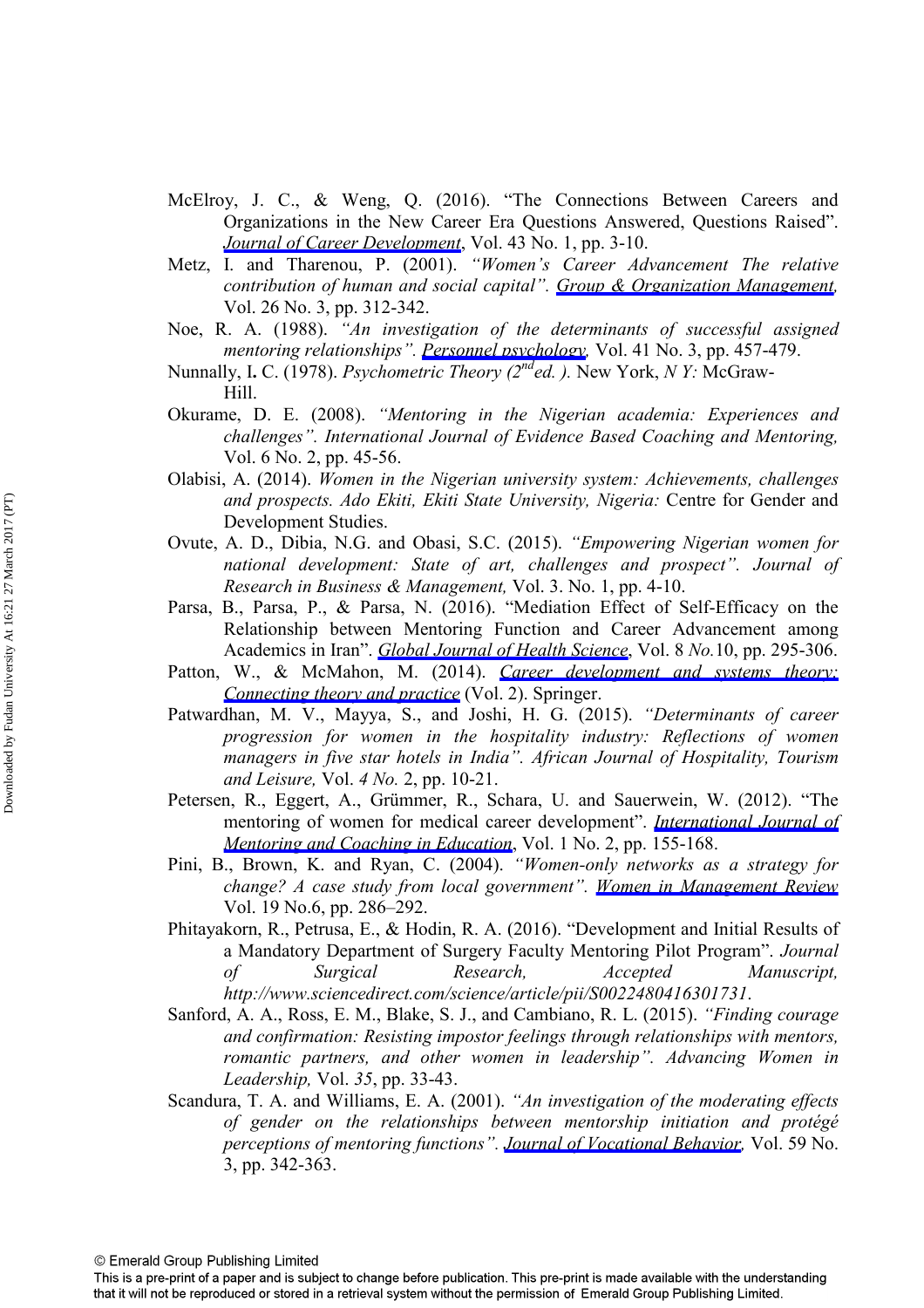- Scandura, T. A. and Ragins, B. R. (1993). *"The effects of sex and gender role orientation on mentorship in male-dominated occupations". [Journal of Vocational Behavior](http://www.emeraldinsight.com/action/showLinks?crossref=10.1006%2Fjvbe.1993.1046),* Vol. 43 No.3, pp. 251-265.
- Seibert, S. E., Kraimer, M. L. and Liden, R. C. (2001). *"A social capital theory of career success". [Academy of management journal,](http://www.emeraldinsight.com/action/showLinks?crossref=10.2307%2F3069452)* Vol. 44 No. 2, pp. 219-237.
- Seraj, S. B., Tsouroufli, M. and Branine, M. (2015). *"Gender, mentoring and social capital in the National Health Service (NHS) in Scotland, UK". Gender, Careers [and Inequalities in Medicine and Medical Education: International Perspectives,](http://www.emeraldinsight.com/action/showLinks?system=10.1108%2FS2051-233320150000002004)*  Vol. 2 No. 2, pp. 43-68.
- Searby, L., Ballenger, J. and Tripses, J. (2015). *"Climbing the ladder, holding the ladder: The mentoring experiences of higher education female leaders". Advancing Women in Leadership,* Vol. 35, pp. 98-107.
- Shankar, K. B. (2016). "Women's Empowerment and Their Decision Making Positions: A Sociological View". *International Research Journal of Interdisciplinary & Multidisciplinary Studies,* Vol. 2 No. 4, *pp. 29-38.*
- Sharma, J., & Dhal, S. (2016). "Perspectives, Policy and Programmes: An Empirical Analysis of 'Women in Science'in India". *International Journal of Gender, Science and Technology*, Vol. 8 No. 2, pp. 258-278.
- Singh, V., Vinnicombe, S. and Kumra, S. (2006) *"Women in formal corporate networks: An organisational citizenship perspective". [Women in Management Review](http://www.emeraldinsight.com/action/showLinks?system=10.1108%2F09649420610683462),* Vol. 21 No. 6, pp. 458–82.
- Snell, S., Morris, S. and Bohlander, G. (2015). *Managing Human Resources.* Cengage Learning.
- Tharenou, P., Latimer, S. and Conroy, D. (1994). *"How do you make it to the top? An examination of influences on women's and men's managerial advancement". [Academy of Management Journal](http://www.emeraldinsight.com/action/showLinks?crossref=10.2307%2F256604),* Vol. 37 No. 4, pp. 899-931.
- United Nations. (2007). *Online discussion on women in leadership roles.* UN High Commission for Refugees: Division for the advancement of women, *Department of Economics and Social Affairs.*
- van der Kaap, H., & de Weert, E. (2016). "A Portrait of the Changing Academic Profession in the Netherlands". In *[Biographies and Careers throughout Academic](http://www.emeraldinsight.com/action/showLinks?crossref=10.1007%2F978-3-319-27493-5_9) [Life](http://www.emeraldinsight.com/action/showLinks?crossref=10.1007%2F978-3-319-27493-5_9)*, pp. 143-163. Springer International Publishing.
- Varkey, P., Jatoi, A., Williams, A., Mayer, A., Ko, M., Files, J. and Hayes, S. (2012). *The positive impact of a facilitated peer mentoring program on academic skills of women faculty. [BMC Medical Education,](http://www.emeraldinsight.com/action/showLinks?crossref=10.1186%2F1472-6920-12-14)* Vol. 12 No.1, pp. 14-25.
- Venkatesh, V. (2000). *"Determinants of perceived ease of use: Integrating control, intrinsic motivation, and emotion into the technology acceptance model". [Information systems research,](http://www.emeraldinsight.com/action/showLinks?crossref=10.1287%2Fisre.11.4.342.11872)* Vol. 11 No. 4, pp. 342-365.
- Viator, R. (2001b). "An examination of African Americans' access to public accounting mentors: Perceived barriers and intentions". *[Accounting, Organizations and](http://www.emeraldinsight.com/action/showLinks?crossref=10.1016%2FS0361-3682%2801%2900005-8) [Society,](http://www.emeraldinsight.com/action/showLinks?crossref=10.1016%2FS0361-3682%2801%2900005-8) Vol. 26 No.* 6, pp. 541-561.
- Warner, E. T., Carapinha, R., Weber, G. M., Hill, E. V., & Reede, J. Y. (2016). "Faculty promotion and attrition: the importance of coauthor network reach at an Academic Medical Center". *[Journal of general internal medicine](http://www.emeraldinsight.com/action/showLinks?crossref=10.1007%2Fs11606-015-3463-7)*, Vol. *31 No.* 1, pp. 60-67.

This is a pre-print of a paper and is subject to change before publication. This pre-print is made available with the understanding that it will not be reproduced or stored in a retrieval system without the permission of Emerald Group Publishing Limited.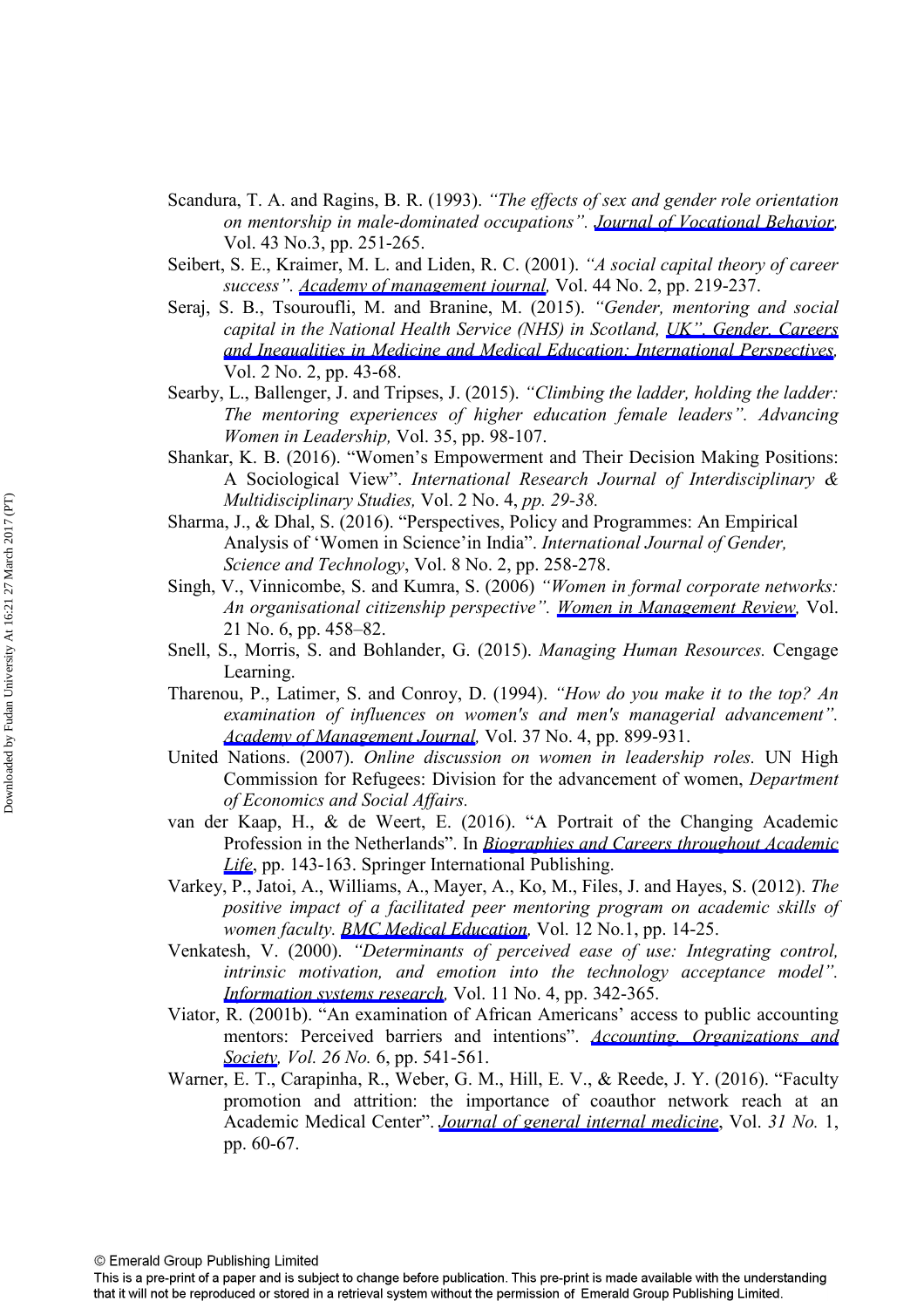Wayne, S. J., Liden, R. C., Kraimer, M. L., & Graf, I. K. (1999). "The role of human capital, motivation and supervisor sponsorship in predicting career success". *[Journal of Organizational Behavior](http://www.emeraldinsight.com/action/showLinks?crossref=10.1002%2F%28SICI%291099-1379%28199909%2920%3A5%3C577%3A%3AAID-JOB958%3E3.0.CO%3B2-0)*, Vol. *20 No.* 5, pp. 577-595.

Wellington, S., & Catalyst. (2001). *Be your own mentor. New York: Random House.* 

Yusuff, O. S. (2014). "Gender and career advancement in academia in developing countries: Notes on Nigeria". *International Journal of Sociology of Education,*  Vol. 3 No. 3, pp. 269-291.

#### **Appendices**

.

|                 |       | Table 6 Rotated Component Matrix of Exploratory factors |       |       |  |  |  |  |
|-----------------|-------|---------------------------------------------------------|-------|-------|--|--|--|--|
| Components      |       | $\overline{2}$                                          | 3     | 4     |  |  |  |  |
| CA5             | 0.891 |                                                         |       |       |  |  |  |  |
| CA7             | 0.876 |                                                         |       |       |  |  |  |  |
| CA3             | 0.864 |                                                         |       |       |  |  |  |  |
| CA4             | 0.853 |                                                         |       |       |  |  |  |  |
| CA6             | 0.851 |                                                         |       |       |  |  |  |  |
| CA1             | 0.836 |                                                         |       |       |  |  |  |  |
| CA2             | 0.828 |                                                         |       |       |  |  |  |  |
| GM4             |       | 0.847                                                   |       |       |  |  |  |  |
| GM3             |       | 0.823                                                   |       |       |  |  |  |  |
| GM <sub>2</sub> |       | 0.804                                                   |       |       |  |  |  |  |
| GM1             |       | 0.791                                                   |       |       |  |  |  |  |
| GM5             |       | 0.779                                                   |       |       |  |  |  |  |
| MT <sub>2</sub> |       |                                                         | 0.88  |       |  |  |  |  |
| MT3             |       |                                                         | 0.879 |       |  |  |  |  |
| MT4             |       |                                                         | 0.857 |       |  |  |  |  |
| MT5             |       |                                                         | 0.856 |       |  |  |  |  |
| MT1             |       |                                                         | 0.579 |       |  |  |  |  |
| NT3             |       |                                                         |       | 0.883 |  |  |  |  |
| NT <sub>4</sub> |       |                                                         |       | 0.859 |  |  |  |  |
| NT <sub>2</sub> |       |                                                         |       | 0.853 |  |  |  |  |
| NT1             |       |                                                         |       | 0.846 |  |  |  |  |

Extraction Method: Principal Component Analysis.

Rotation Method: Varimax with Kaiser Normalization.

## **About the authors**

Abubakar Idris Hassan is a Ph.D candidate at Universiti Utara Malaysia and lecturer with Bauchi State University Gadau, Nigeria. Abubakar Idris Hassan is the corresponding author and can be contacted at abuidrishassan $@g$ mail.com.

Mohd Nazri Baharom is a senior lecturer in the School of Government, Universiti Utara Malaysia.

Rozita AbdulMutalib is a senior lecturer in the School of Government, Universiti Utara Malaysia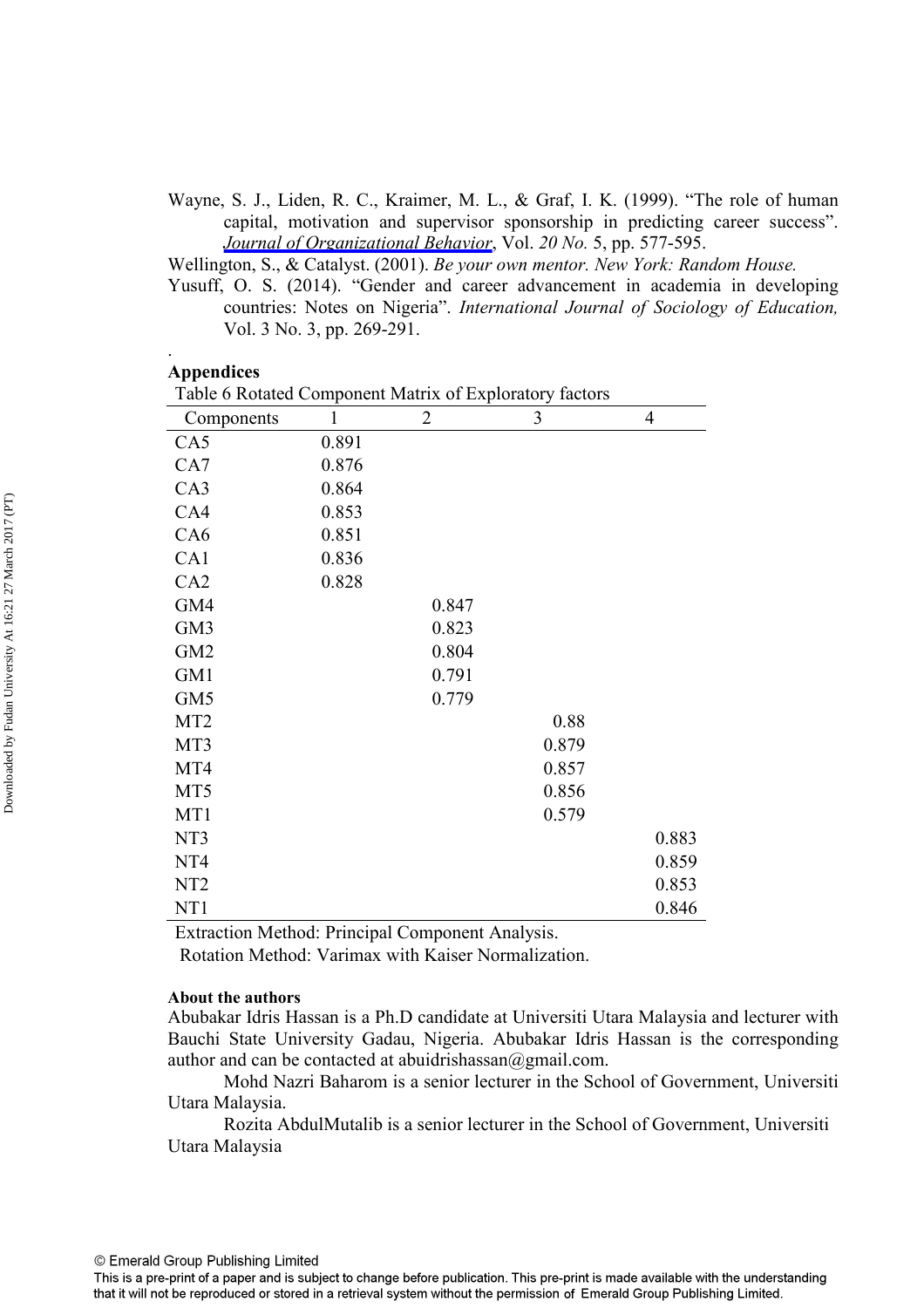## Measurement Model



© Emerald Group Publishing Limited